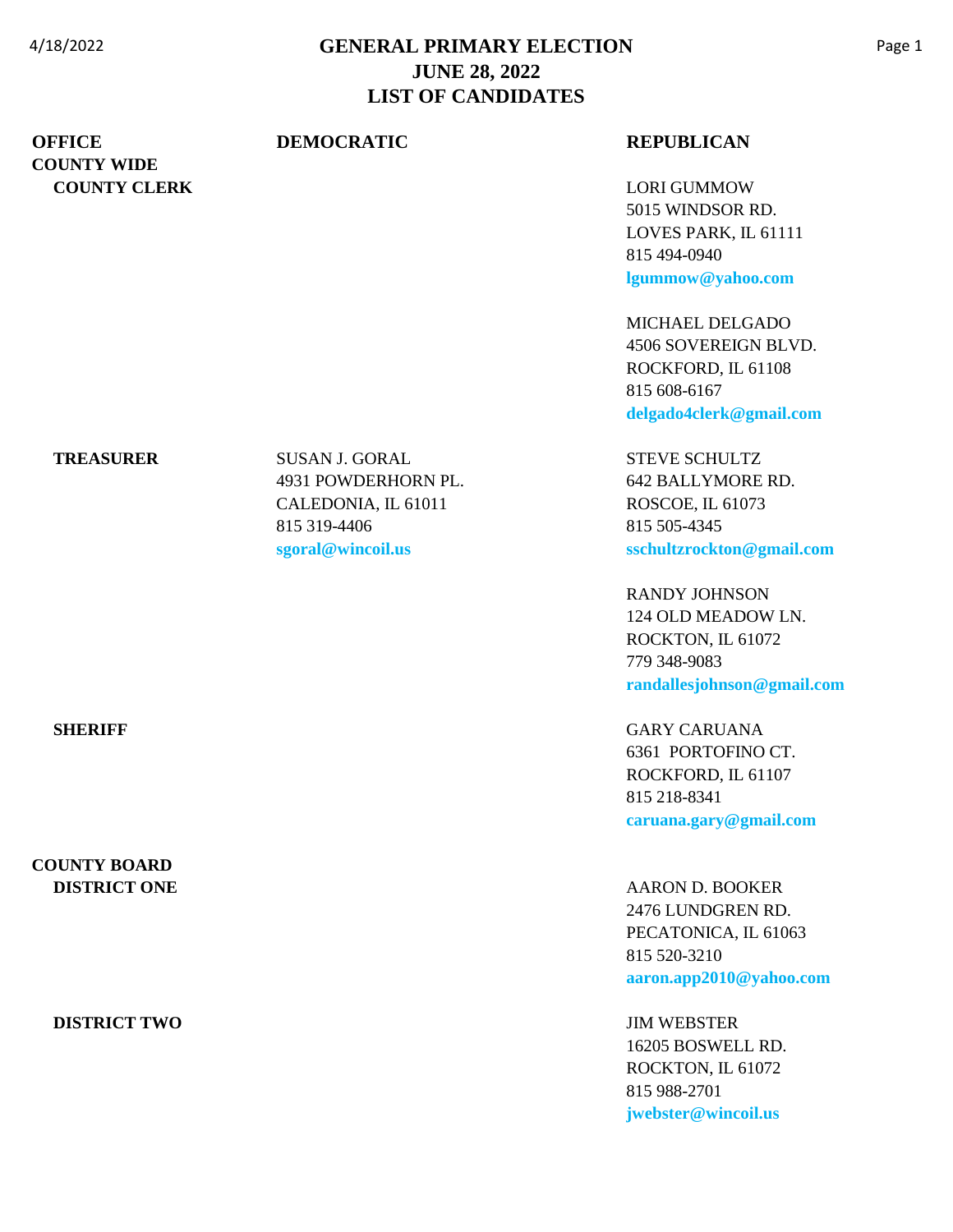| <b>OFFICE</b>               | <b>DEMOCRATIC</b>                   | <b>REPUBLICAN</b>                    |
|-----------------------------|-------------------------------------|--------------------------------------|
| <b>COUNTY BOARD (cont.)</b> |                                     |                                      |
| <b>DISTRICT THREE</b>       |                                     | <b>JAY DURSTOCK</b>                  |
|                             |                                     | 9226 RIVERVIEW TRL.                  |
|                             |                                     | ROSCOE, IL 61073                     |
|                             |                                     | 815 262-9135                         |
|                             |                                     | durstockj@aol.com                    |
|                             |                                     | JOHN M. GUEVARA                      |
|                             |                                     | 10831 MEADOWSWEET LN.                |
|                             |                                     | ROSCOE, IL 61073                     |
|                             |                                     | 815 978-8171                         |
|                             |                                     | john.m.guevara@gmail.com             |
| <b>DISTRICT FOUR</b>        |                                     | <b>BRAD LINDMARK</b>                 |
|                             |                                     | 8325 E. CROCKETT RD.                 |
|                             |                                     | ROSCOE, IL 61073                     |
|                             |                                     | 815 980-7016                         |
|                             |                                     | bradley.lindmark@gmail.com           |
| <b>DISTRICT FIVE</b>        | <b>DAVE TASSONI</b>                 | <b>TEENA NEWBURG</b>                 |
|                             | 3612 N. CENTRAL AVE.                | 3908 PACKARD PKY.                    |
|                             | ROCKFORD, IL 61101                  | ROCKFORD, IL 61101                   |
|                             | 779 238-2544                        | 815 218-2678                         |
|                             | oldhuntersrun@msn.com               | tnewburg63@gmail.com                 |
| <b>DISTRICT SIX</b>         | <b>RICHARD KENNEDY</b>              |                                      |
|                             | 106 OSPREY RIDGE                    |                                      |
|                             | MACHESNEY PARK, IL 61115            |                                      |
|                             | 815 742-7499                        |                                      |
|                             | citizensforrichardkennedy@gmail.com |                                      |
| <b>DISTRICT SEVEN</b>       |                                     | PAUL M. ARENA<br>8124 ROUND TABLE LN |

8124 ROUND TABLE LN. ROSCOE, IL 61073 815 243-2924 **[paul@paularena.net](mailto:paul@paularena.net)**

### MICHELLE LEWIS 6102 ARGYLE RD. CALEDONIA, IL 61011 815 520-2341 **[michelle@carrymyload.net](mailto:michelle@carrymyload.net)**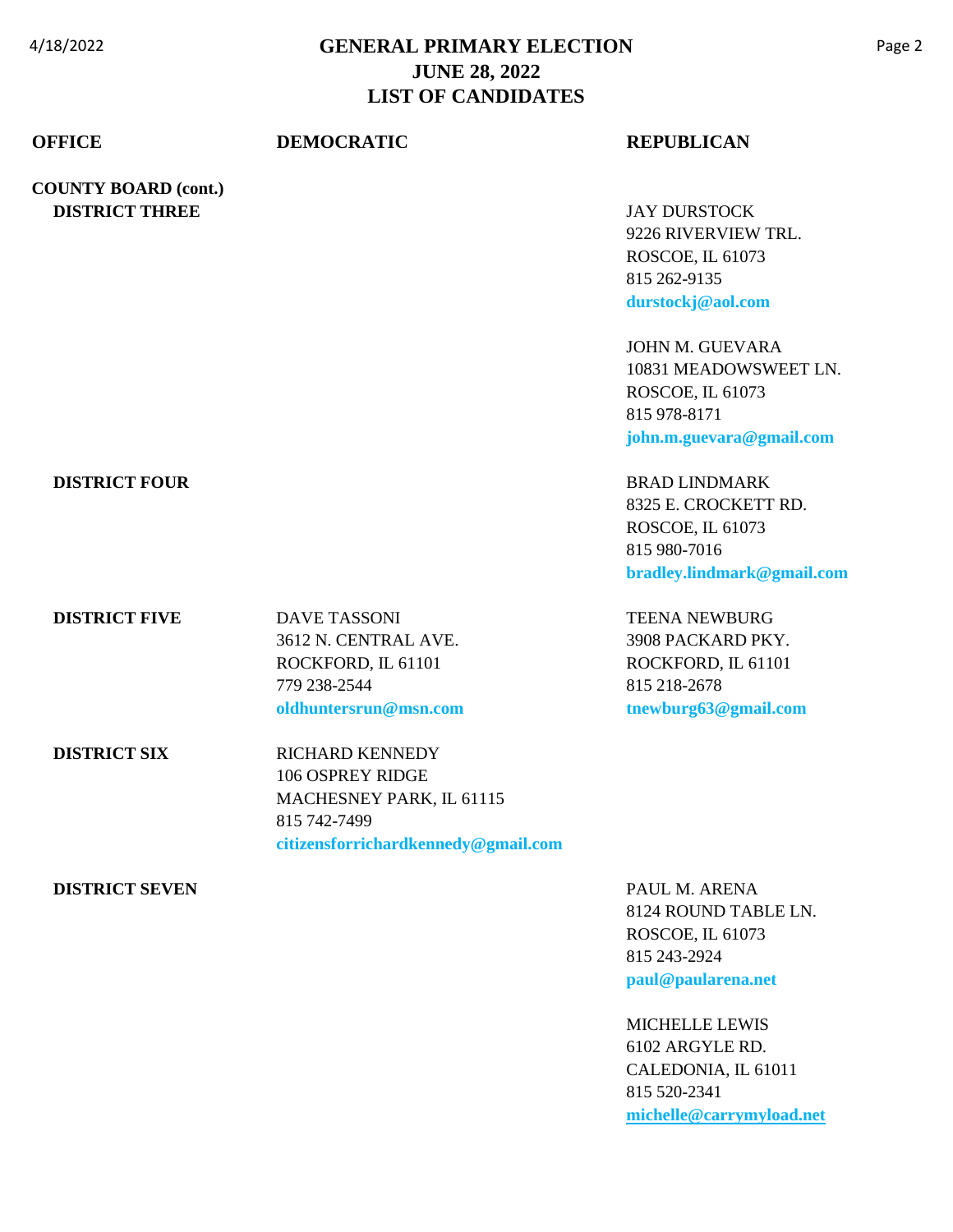| <b>OFFICE</b>                                        | <b>DEMOCRATIC</b>                                                                                              | <b>REPUBLICAN</b>                                                                                               |
|------------------------------------------------------|----------------------------------------------------------------------------------------------------------------|-----------------------------------------------------------------------------------------------------------------|
| <b>COUNTY BOARD (cont.)</b><br><b>DISTRICT EIGHT</b> |                                                                                                                | <b>JOHN BUTITTA</b><br>3153 SPRING HARBOUR DR.<br>ROCKFORD, IL 61114<br>815 509-9138<br>jjbutitta@gmail.com     |
| <b>DISTRICT NINE</b>                                 |                                                                                                                | <b>JOHN PENNEY</b><br>4692 CHANDAN WOODS DR.<br>CHERRY VALLEY, IL 61016<br>815 871-4112<br>cvcforjp@aol.com     |
| <b>DISTRICT TEN</b>                                  | <b>JOE C. HOFFMAN</b><br>3323 CAROLINA AVE.<br>ROCKFORD, IL 61108<br>815 399-5026<br>joe.hoffman37@comcast.net | <b>DAVID PEYTON</b><br>3615 SHIRLEY RD.<br>ROCKFORD, IL 61108<br>815 742-0022<br>dkpeyton@outlook.com           |
| <b>DISTRICT ELEVEN</b>                               |                                                                                                                | <b>KEVIN McCARTHY</b><br>4731 TREEVIEW TER.<br>ROCKFORD, IL 61109<br>815 979-6684<br>votemccarthy2020@gmail.com |
| <b>DISTRICT TWELVE</b>                               | <b>JAIME J. SALGADO</b><br>1225 - 9TH ST.<br>ROCKFORD, IL 61104<br>815 505-1636<br>jj.salgado@yahoo.com        |                                                                                                                 |
| <b>DISTRICT THIRTEEN</b>                             | <b>ANGIE GORAL</b><br>1108 N. ROCKTON AVE.<br>ROCKFORD, IL 61103<br>815 985-1118<br>aldergoral2@aol.com        |                                                                                                                 |
| <b>DISTRICT FOURTEEN</b>                             | TIMOTHY NABORS JR.<br>824 MIRIAM AVE.<br>ROCKFORD, IL 61101<br>815 222-4876<br>timothy.nabors.10@gmail.com     |                                                                                                                 |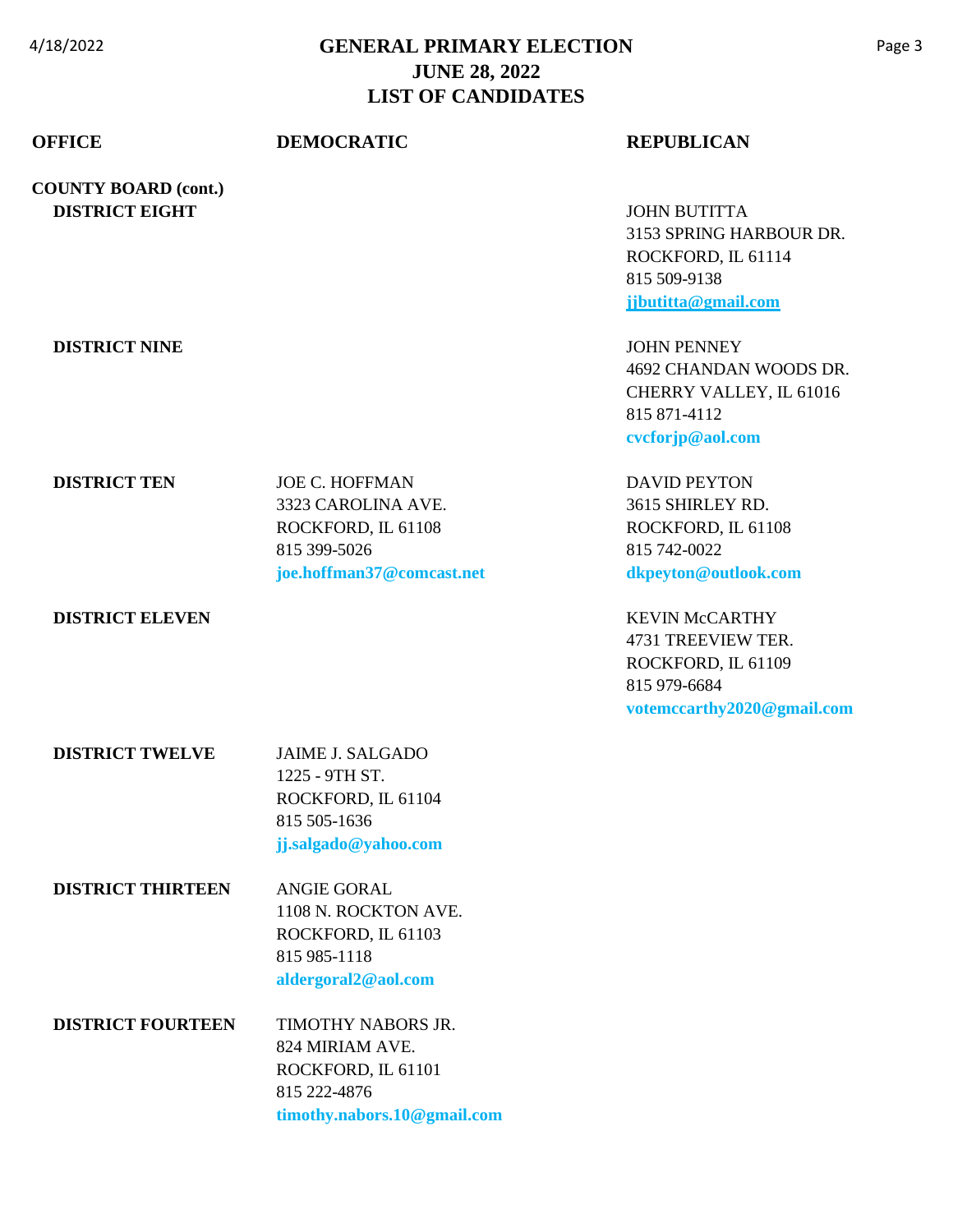| <b>OFFICE</b>               | <b>DEMOCRATIC</b>          | <b>REPUBLICAN</b>  |
|-----------------------------|----------------------------|--------------------|
| <b>COUNTY BOARD (cont.)</b> |                            |                    |
| <b>DISTRICT FIFTEEN</b>     | <b>CHRISTOPHER SCROL</b>   | <b>BURT GERL</b>   |
|                             | 3707 TENNESSEE DR.         | 4810 WAUKEGAN DR.  |
|                             | ROCKFORD, IL 61108         | ROCKFORD, IL 61108 |
|                             | 815 621-6286               | 815 262-6242       |
|                             | christopherscrol@gmail.com | burtgerl@gmail.com |
| <b>DISTRICT SIXTEEN</b>     |                            | <b>JEAN CROSBY</b> |
|                             |                            | 5205 PONDEROSA DR. |
|                             |                            | ROCKFORD, IL 61107 |
|                             |                            | 815 222-5482       |
|                             |                            | jcrosby@wincoil.us |
| <b>DISTRICT SEVENTEEN</b>   | BRYAN AMEZQUITA            |                    |
|                             | 3236 CARDAMON CT.          |                    |
|                             |                            |                    |

ROCKFORD, IL 61114 815 997-3668 **[bryan@lcuproperties.com](mailto:bryan@lcuproperties.com)**

#### **DISTRICT EIGHTEEN**

| <b>DISTRICT NINETEEN</b> | ANGELA FELLARS           |
|--------------------------|--------------------------|
|                          | 1816 HARLEM BLVD.        |
|                          | ROCKFORD. IL 61103       |
|                          | 815 217-6060             |
|                          | angela@angelafellars.com |

#### **DISTRICT TWENTY** JOHN F. SWEENEY

3502 APPLEWOOD LN. ROCKFORD, IL 61114 815 262-5769 **[jfsweeney14@yahoo.com](mailto:jfsweeney14@yahoo.com)**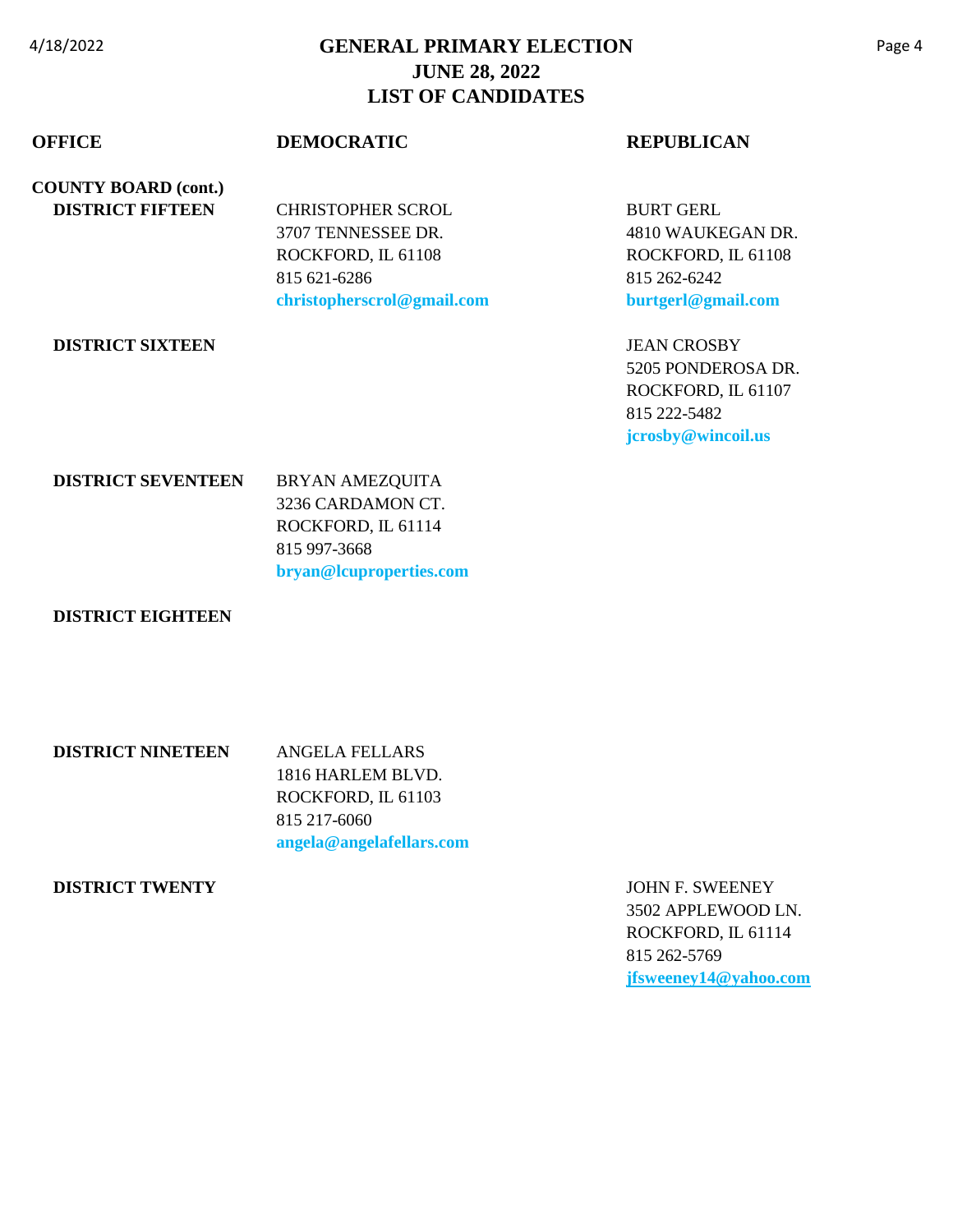## **OFFICE DEMOCRATIC REPUBLICAN**

**PRECINCT COMMITTEEPERSON BURRITT 1**

| <b>CHERRY VALLEY 1</b> |                                                                               | <b>APRIL FLOWERS</b><br>3283 OLD NURSERY WAY<br>CHERRY VALLEY, IL 61016       |
|------------------------|-------------------------------------------------------------------------------|-------------------------------------------------------------------------------|
| <b>CHERRY VALLEY 2</b> |                                                                               | WILLIAM WETZBARGER<br>5519 MELBA LN.<br>ROCKFORD, IL 61109                    |
| <b>CHERRY VALLEY 3</b> | <b>MICHAEL MOE</b><br>3241 SHELBURN DR.<br>ROCKFORD, IL 61109<br>315 572-0906 | <b>JUDY BUFALO</b><br>6361 ABINGTON DR.<br>ROCKFORD, IL 61109<br>815 978-0051 |
| <b>CHERRY VALLEY 4</b> |                                                                               |                                                                               |

 **CHERRY VALLEY 5** JAN KLAAS

7592 SUMAC LN. CHERRY VALLEY, IL 61016

**CHERRY VALLEY 6** JANICE I. KNOX 3268 HORSESHOE BEND ROCKFORD, IL 61109

> AARON SANDEEN 5561 MILLRY ROCKFORD, IL 61109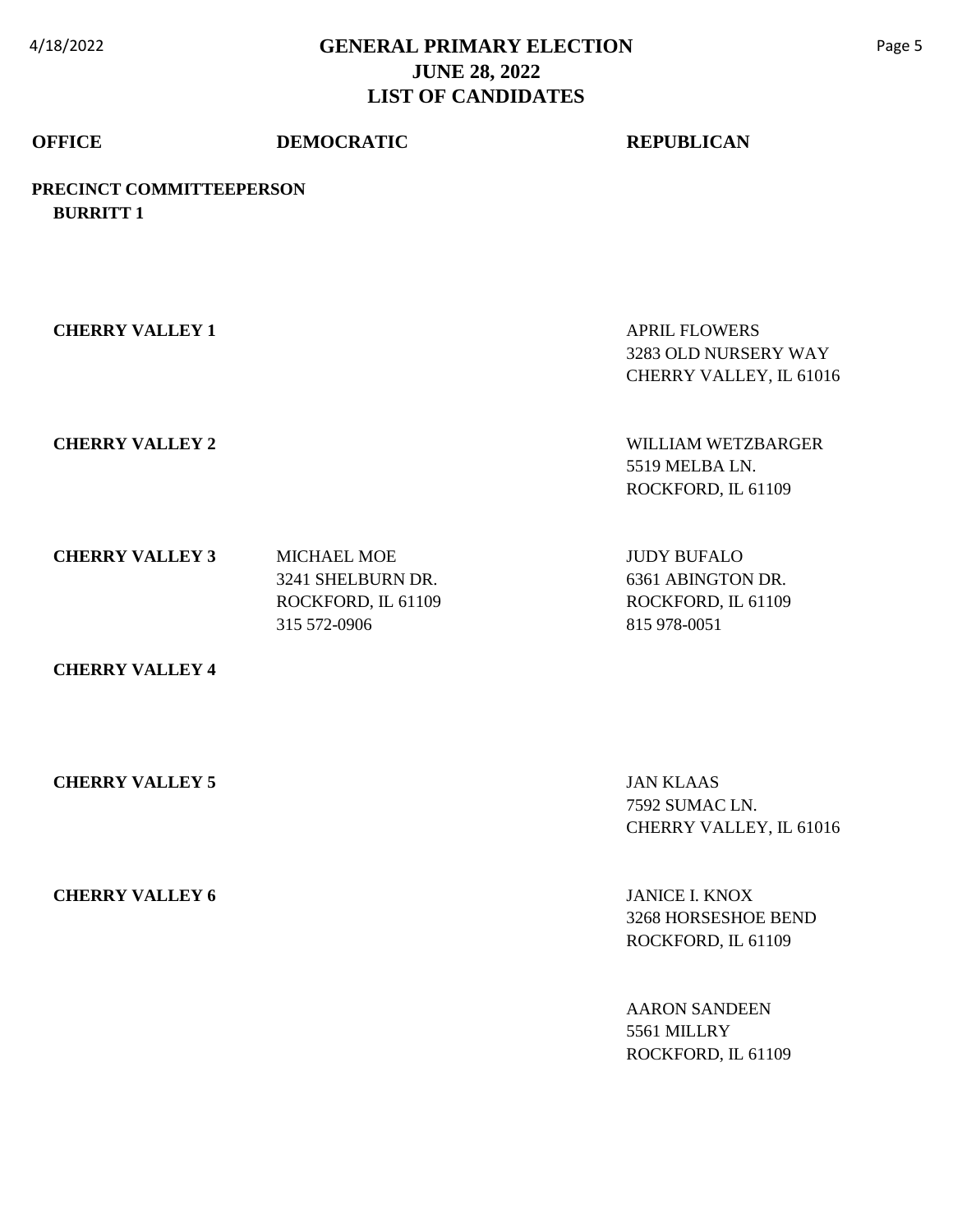| <b>OFFICE</b>           | <b>DEMOCRATIC</b>                | <b>REPUBLICAN</b>       |
|-------------------------|----------------------------------|-------------------------|
|                         | PRECINCT COMMITTEEPERSON (cont.) |                         |
| <b>CHERRY VALLEY 9</b>  |                                  | <b>JACK DeROSSO</b>     |
|                         |                                  | 6444 ABRAHAM DR.        |
|                         |                                  | ROCKFORD, IL 61109      |
|                         |                                  | <b>LYNN KAPUS</b>       |
|                         |                                  | 3880 FALLING LEAF DR.   |
|                         |                                  | ROCKFORD, IL 61109      |
|                         |                                  |                         |
| <b>CHERRY VALLEY 11</b> |                                  | <b>WENDY OWANO</b>      |
|                         |                                  | 4759 TREEVIEW TER.      |
|                         |                                  | ROCKFORD, IL 61109      |
|                         |                                  | <b>JOHN PENNEY</b>      |
|                         |                                  | 4892 CHANDAN WOODS DR.  |
|                         |                                  | CHERRY VALLEY, IL 61016 |

 **DURAND 1**

 **DURAND 2**

**HARLEM 1** ANNA MARTINEZ

 **HARLEM 2**

5425 WINNERS CIRCLE CALEDONIA, IL 61011 224 723-4345

815 871-4112

Page 6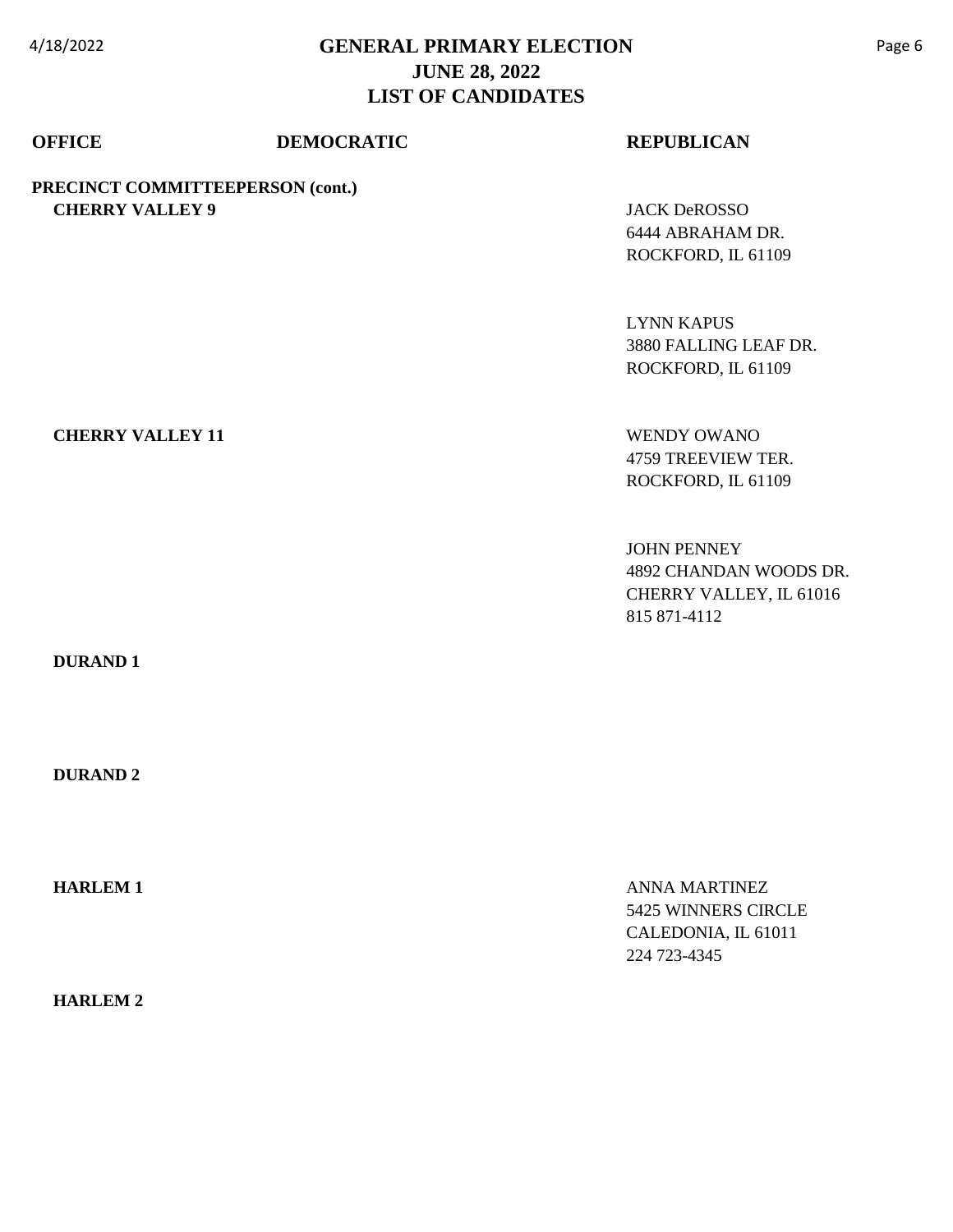| <b>OFFICE</b>                                       | <b>DEMOCRATIC</b>                                                                           | <b>REPUBLICAN</b>                                                                 |
|-----------------------------------------------------|---------------------------------------------------------------------------------------------|-----------------------------------------------------------------------------------|
| PRECINCT COMMITTEEPERSON (cont.)<br><b>HARLEM 4</b> |                                                                                             | PAMELA HARDING<br>10403 VENTURA BLVD.<br>MACHESNEY PARK, IL 61115<br>815 636-2295 |
| <b>HARLEM 5</b>                                     |                                                                                             |                                                                                   |
| <b>HARLEM 6</b>                                     |                                                                                             |                                                                                   |
| <b>HARLEM7</b>                                      |                                                                                             |                                                                                   |
| <b>HARLEM 8</b>                                     |                                                                                             | JOHN M. CABELLO<br>324 N. PIER DR.<br>MACHESNEY PARK, IL 61115<br>815 621-2196    |
| <b>HARLEM 10</b>                                    |                                                                                             |                                                                                   |
| <b>HARLEM 11</b>                                    | <b>TAMARA PORTERFIELD</b><br>7812 VENUS ST. APT. 15<br>LOVES PARK, IL 61111<br>779 200-5935 |                                                                                   |
| <b>HARLEM 12</b>                                    |                                                                                             | DEBORAH S. KEINZ<br>4704 COMET DR.<br>MACHESNEY PARK, IL 61115                    |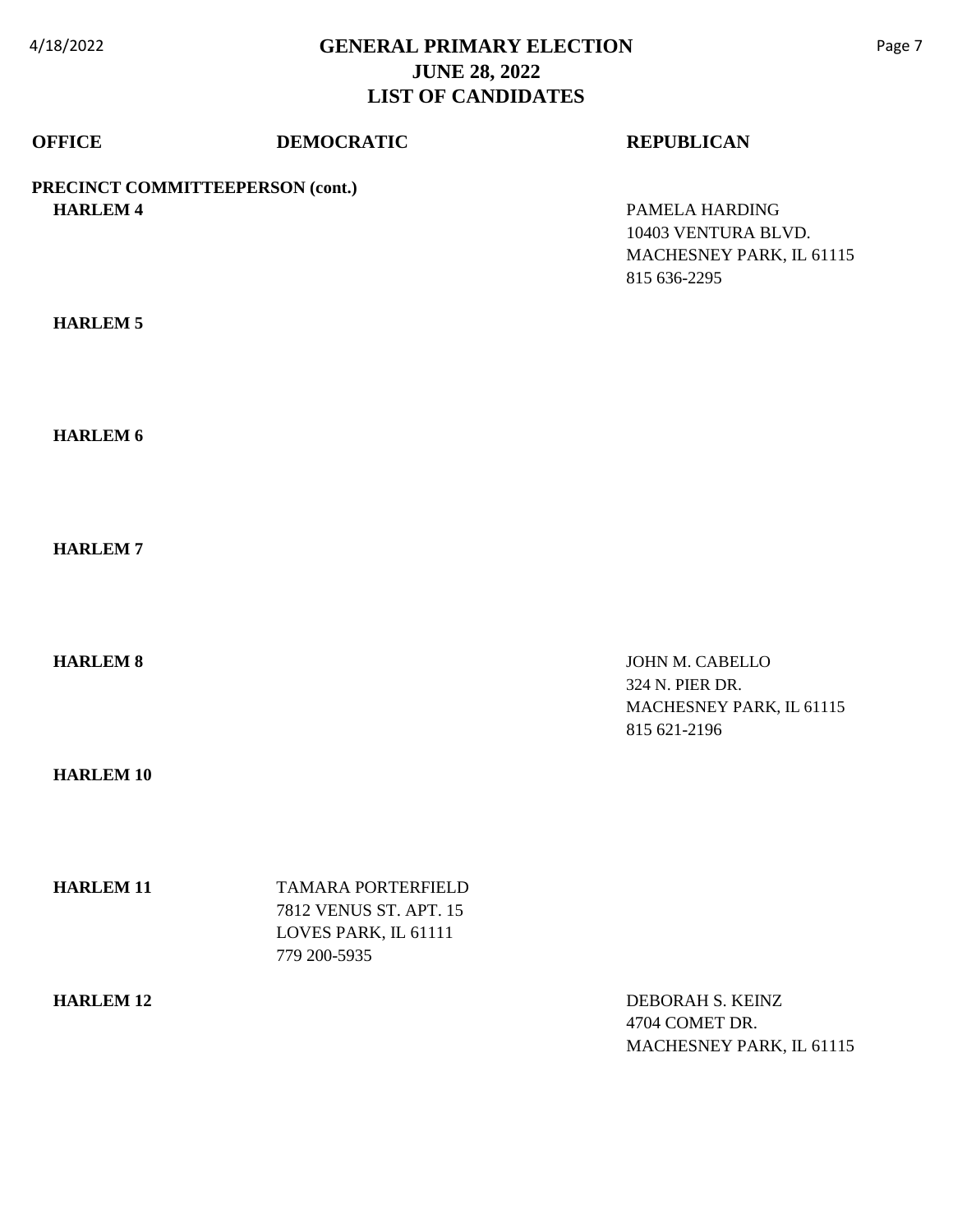### **OFFICE DEMOCRATIC REPUBLICAN**

**PRECINCT COMMITTEEPERSON (cont.) HARLEM 13**

| <b>HARLEM 14</b> | WILLIAM D. "BILL" CROWLEY<br><b>6820 PRAIRIENOOK</b><br>ROSCOE, IL 61073<br>815 378-9585 |                                                                                            |
|------------------|------------------------------------------------------------------------------------------|--------------------------------------------------------------------------------------------|
| <b>HARLEM 15</b> | <b>RICHARD KENNEDY</b><br>106 OSPREY RIDGE<br>MACHESNEY PARK, IL 61115<br>815 742-7499   | LOWELL A. INGRAM<br>322 EAGLE POINT<br>MACHESNEY PARK, IL 61115<br>815 721-1210            |
| <b>HARLEM 16</b> |                                                                                          | <b>DAVID CARLSON</b><br>6079 NIMTZ CT.<br>LOVES PARK, IL 61111                             |
| <b>HARLEM 17</b> |                                                                                          | PAUL HOFMANN<br>6053 SWEET GRASS DR.<br>ROSCOE, IL 61073                                   |
| <b>HARLEM 18</b> |                                                                                          | <b>RILEY STENSLAND</b><br>7681 HAWKS RIDGE RD.<br>MACHESNEY PARK, IL 61115<br>815 262-4647 |
|                  |                                                                                          |                                                                                            |

 **HARLEM 19**

### **HARLEM 21**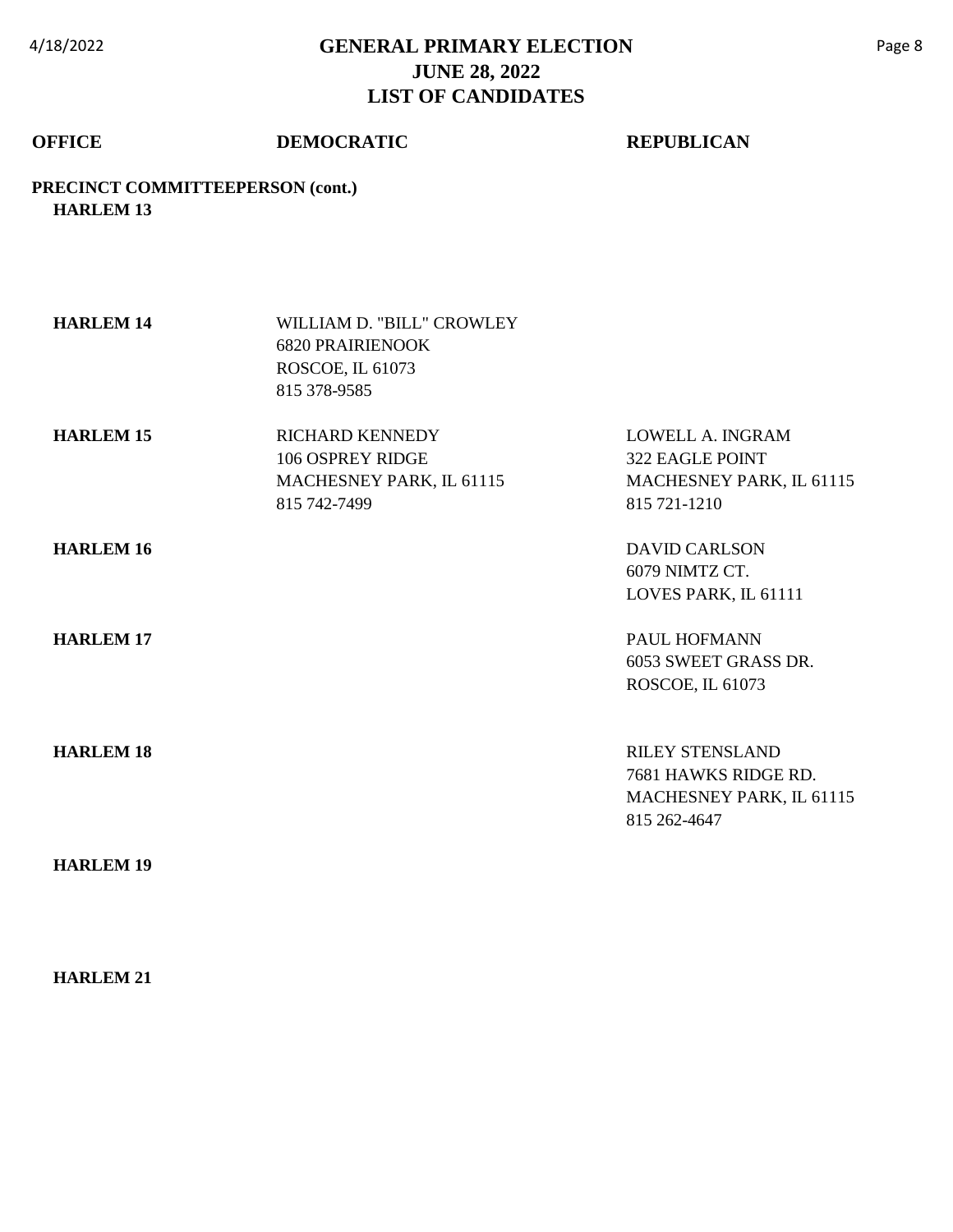| <b>OFFICE</b>                    | <b>DEMOCRATIC</b>                                                                        | <b>REPUBLICAN</b>                                                                      |
|----------------------------------|------------------------------------------------------------------------------------------|----------------------------------------------------------------------------------------|
| PRECINCT COMMITTEEPERSON (cont.) |                                                                                          |                                                                                        |
| <b>HARLEM 22</b>                 | <b>ELI BROTTMAN</b><br>8369 DELTA DR. APT. 1<br>MACHESNEY PARK, IL 61115<br>630 746-8800 | PAT GARKEY<br>8734 VANGUARD DR.<br>MACHESNEY PARK, IL 61115                            |
| <b>HARLEM 23</b>                 |                                                                                          | <b>JANIS ALBECK</b><br>5414 ROCKINGHAM DR.<br>LOVES PARK, IL 61111                     |
| <b>HARLEM 24</b>                 |                                                                                          | <b>CHRIS BILYEU</b><br>7405 GRACE DR.<br>ROSCOE, IL 61073                              |
| <b>HARLEM 25</b>                 |                                                                                          | <b>BRADLEY RECKER</b><br>9125 LONGFELLOW LN.<br>MACHESNEY PARK, IL 61115               |
| <b>HARLEM 26</b>                 |                                                                                          | <b>RONALD W. ESSER</b><br>6290 BRIAR PATCH LN.<br>LOVES PARK, IL 61111<br>815 979-2870 |
| <b>HARLEM 27</b>                 |                                                                                          | <b>MELVIN WELCH</b><br>4553 RAINBOW CT.<br>LOVES PARK, IL 61111<br>815 977-5037        |
| <b>HARRISON1</b>                 |                                                                                          |                                                                                        |

 **LAONA 1**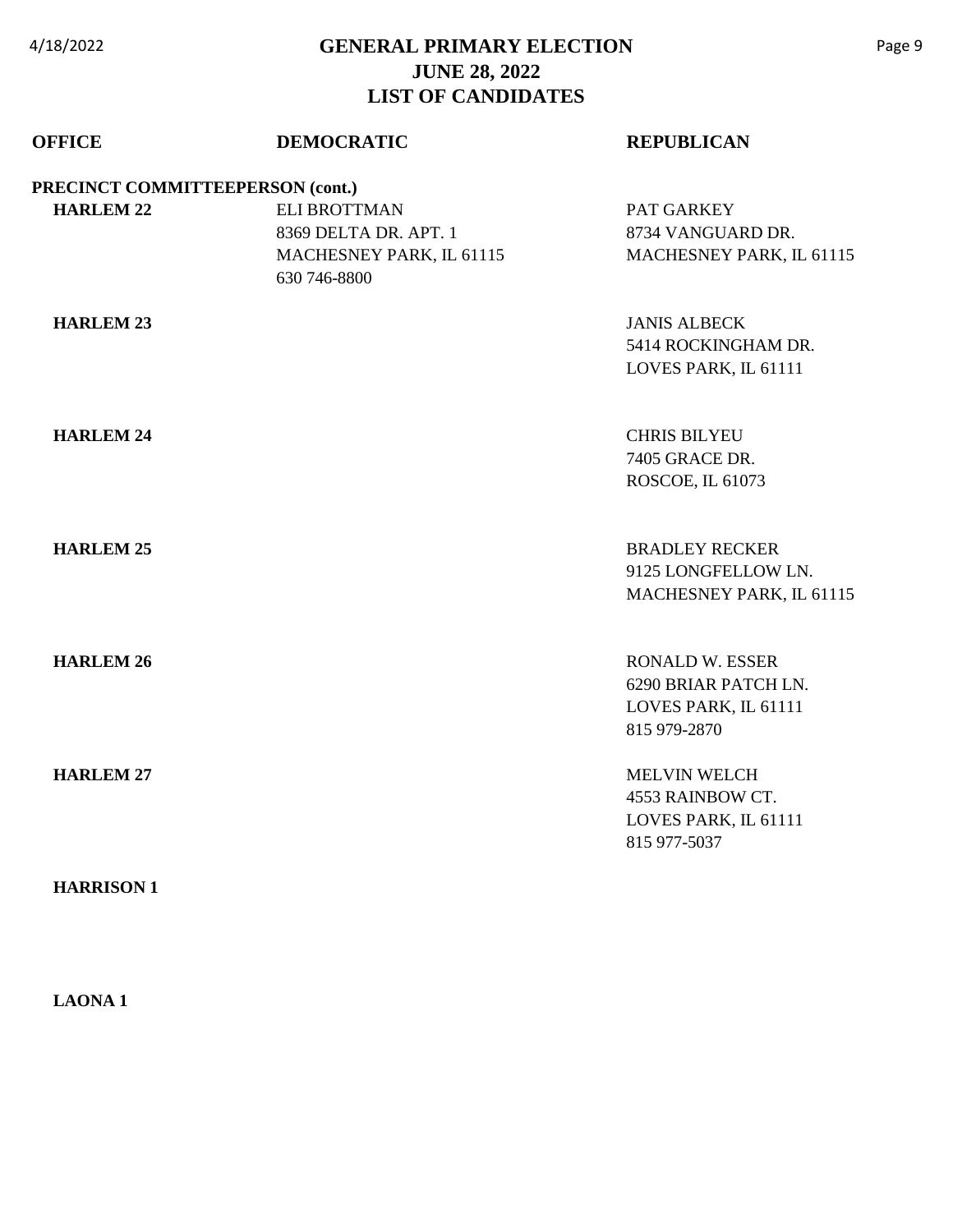| <b>OFFICE</b>   | <b>DEMOCRATIC</b>                | <b>REPUBLICAN</b>                                            |
|-----------------|----------------------------------|--------------------------------------------------------------|
| <b>OWEN1</b>    | PRECINCT COMMITTEEPERSON (cont.) |                                                              |
| <b>OWEN2</b>    |                                  |                                                              |
| <b>OWEN3</b>    |                                  | TITUS BERNDT<br>4450 TULLOCKS WOOD TRL<br>ROCKFORD, IL 61101 |
| PECATONICA 2    |                                  |                                                              |
| PECATONICA 3    |                                  |                                                              |
| PECATONICA 4    |                                  |                                                              |
| <b>ROCKTON1</b> |                                  |                                                              |
|                 |                                  |                                                              |

 **ROCKTON 2**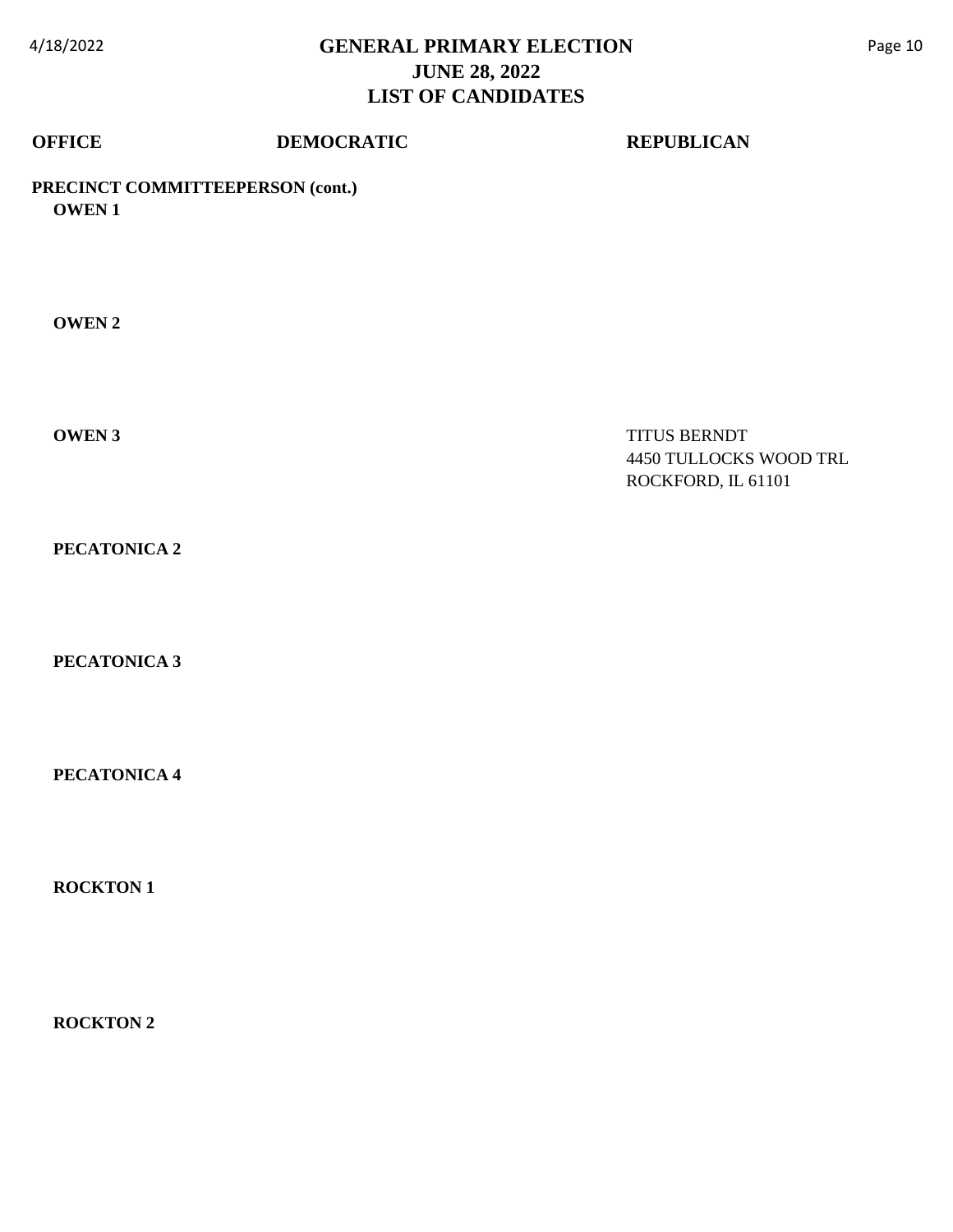### **OFFICE DEMOCRATIC REPUBLICAN**

**PRECINCT COMMITTEEPERSON (cont.) ROCKTON 3**

| <b>ROCKTON 5</b> | NATHAN BLEVINS    |
|------------------|-------------------|
|                  | 10824 BORAGE TRL. |
|                  | ROSCOE, IL 61073  |
|                  | 815 670-0644      |

**ROCKTON 6** GINGER ETERNO 14632 HUNTERS WAY SOUTH BELOIT, IL 61080

> DEBORA STOFFREGEN 1917 BLACKHAWK BLVD. SOUTH BELOIT, IL 61080

 **ROCKTON 8**

 **ROCKTON 10**

 **ROCKTON 11**

 **ROCKTON 13**

**ROCKTON 9** MICHAEL NOLAN 13804 SUNDANCE TRL. ROCKTON, IL 61072 779 475-1055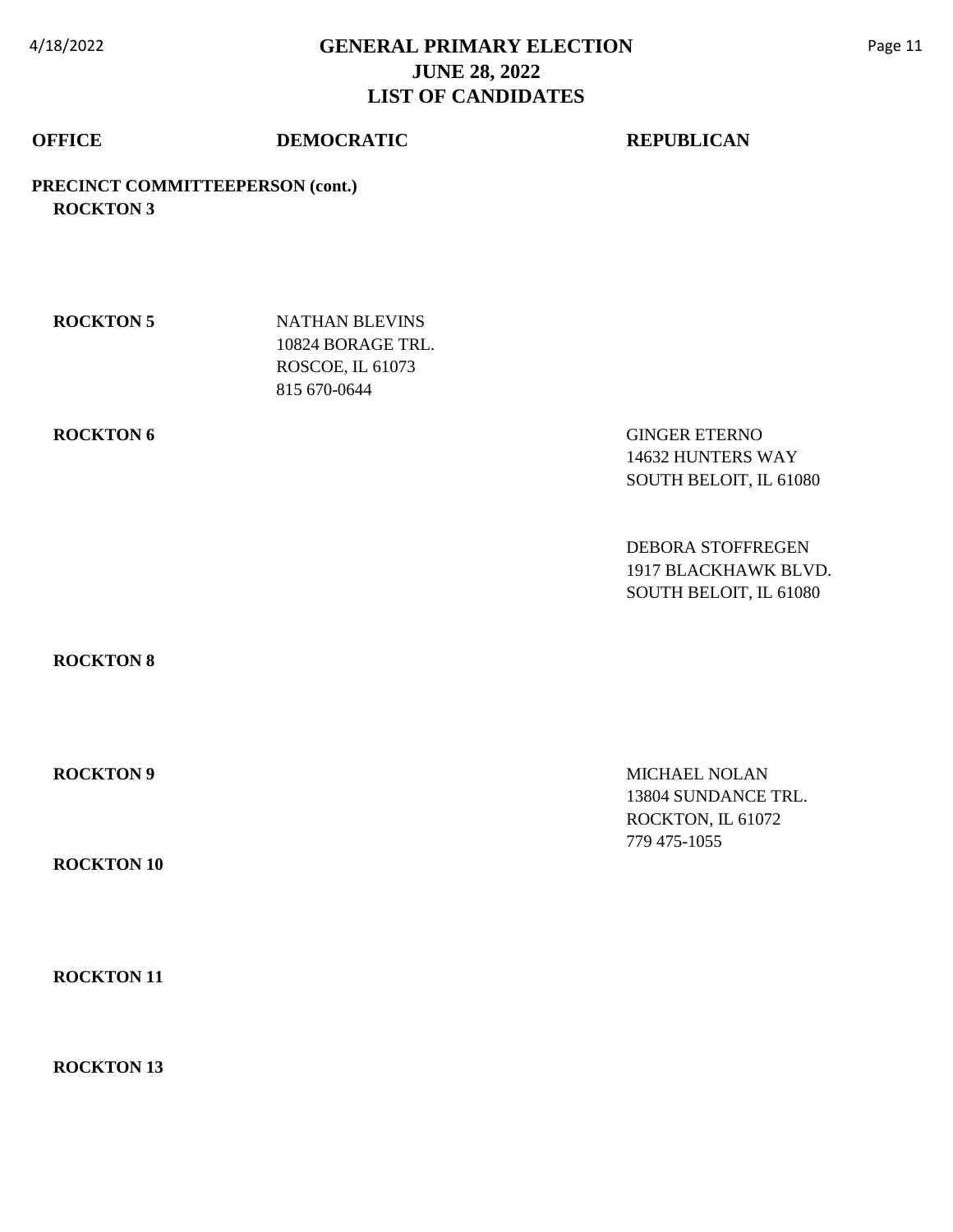# **OFFICE DEMOCRATIC REPUBLICAN**

### **PRECINCT COMMITTEEPERSON (cont.) ROSCOE 1**

| <b>ROSCOE 2</b> |                                                                                   | DAVID J. KURLINKUS<br>13333 WHITE SCHOOL RD.<br>ROSCOE, IL 61073<br>815 389-1382 |
|-----------------|-----------------------------------------------------------------------------------|----------------------------------------------------------------------------------|
| <b>ROSCOE 3</b> | ELIZABETH LINDQUIST<br>12328 NORTH LEDGES DR.<br>ROSCOE, IL 61073<br>815 543-6666 | TOM HAWES<br>12184 LOVE RD.<br>ROSCOE, IL 61073                                  |
| <b>ROSCOE 4</b> |                                                                                   |                                                                                  |
| <b>ROSCOE 5</b> |                                                                                   |                                                                                  |
| <b>ROSCOE 6</b> |                                                                                   | MICHAEL ZINTAK<br>11125 BRANDING IRON LN.<br>ROSCOE, IL 61073                    |
| <b>ROSCOE 7</b> | <b>BRUCE WOLF</b><br>11303 JONCEY DR.<br>ROSCOE, IL 61073<br>815 742-7263         |                                                                                  |
| <b>ROSCOE 8</b> |                                                                                   |                                                                                  |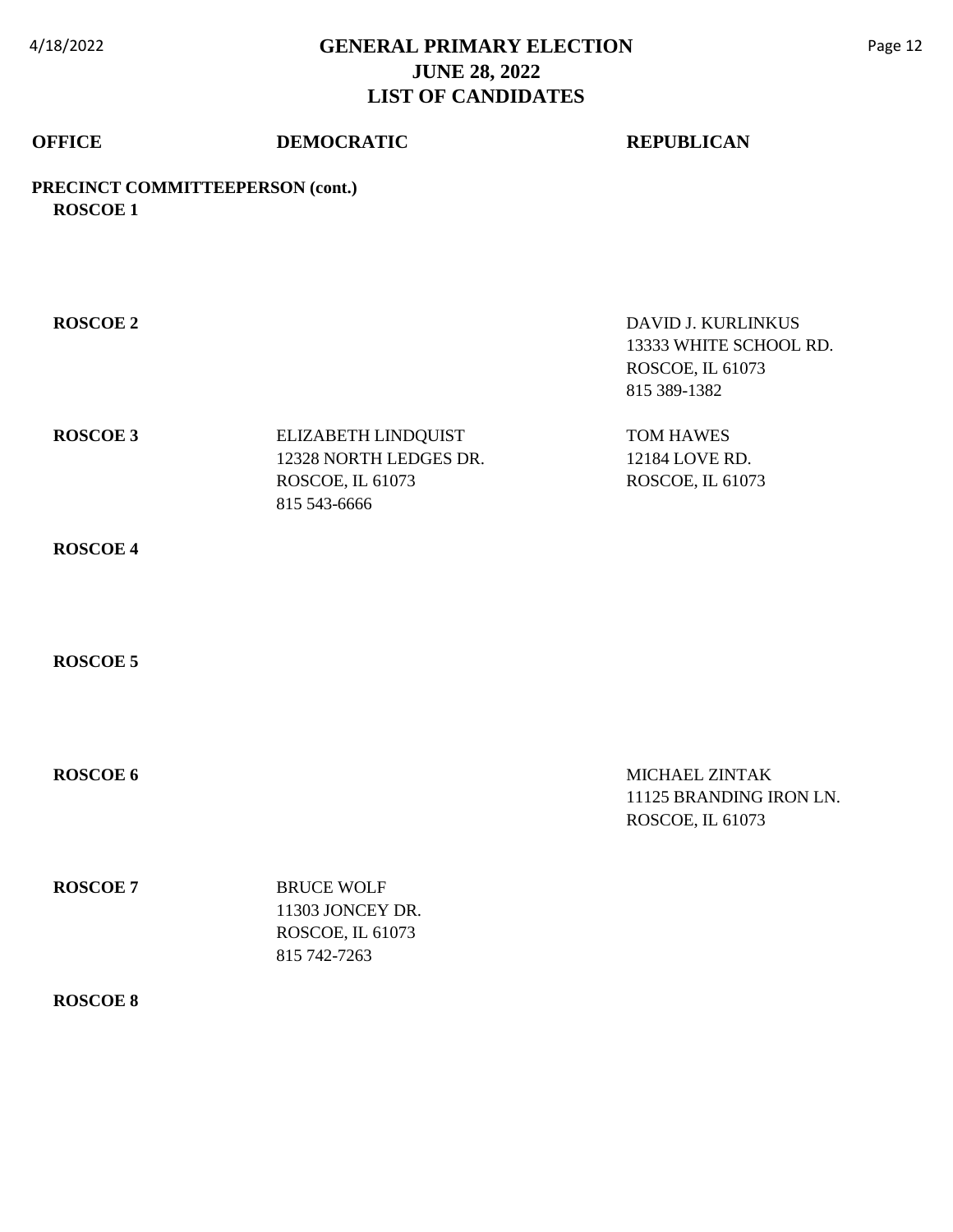| <b>OFFICE</b>                    | <b>DEMOCRATIC</b>                                                                | <b>REPUBLICAN</b>                                                            |
|----------------------------------|----------------------------------------------------------------------------------|------------------------------------------------------------------------------|
| PRECINCT COMMITTEEPERSON (cont.) |                                                                                  |                                                                              |
| <b>ROSCOE 9</b>                  | <b>RENEE MEALEY</b><br>12340 COUNTY LINE RD.<br>ROSCOE, IL 61073<br>815 519-4752 | <b>GREG RAGAN</b><br>7042 KINNIKINNICK DR.<br>ROSCOE, IL 61073               |
| <b>ROSCOE 10</b>                 |                                                                                  | <b>GEORGE TILLETT</b><br>5550 HARRISON ST.<br>ROSCOE, IL 61073               |
| <b>ROSCOE 11</b>                 |                                                                                  | <b>STEVE SCHERRER</b><br><b>6305 ABERNATHY WAY</b><br>ROSCOE, IL 61073       |
| <b>ROSCOE 12</b>                 |                                                                                  | <b>DONALD CHANCE</b><br>10296 METALMARK LN. UNIT 2<br>ROSCOE, IL 61073       |
| <b>ROSCOE 14</b>                 |                                                                                  |                                                                              |
| <b>ROSCOE 15</b>                 |                                                                                  | <b>GEORGIA KINSER</b><br>13298 HUNTINGTON CHASE<br>ROCKTON, IL 61072         |
| <b>SEWARD1</b>                   | <b>KATE SCHNELL</b><br>1767 KENDALL RD.<br>WINNEBAGO, IL 61088<br>815 997-6835   |                                                                              |
| <b>SHIRLAND 1</b>                |                                                                                  | <b>JIM WEBSTER</b><br>16205 BOSWELL RD.<br>ROCKTON, IL 61072<br>815 988-2701 |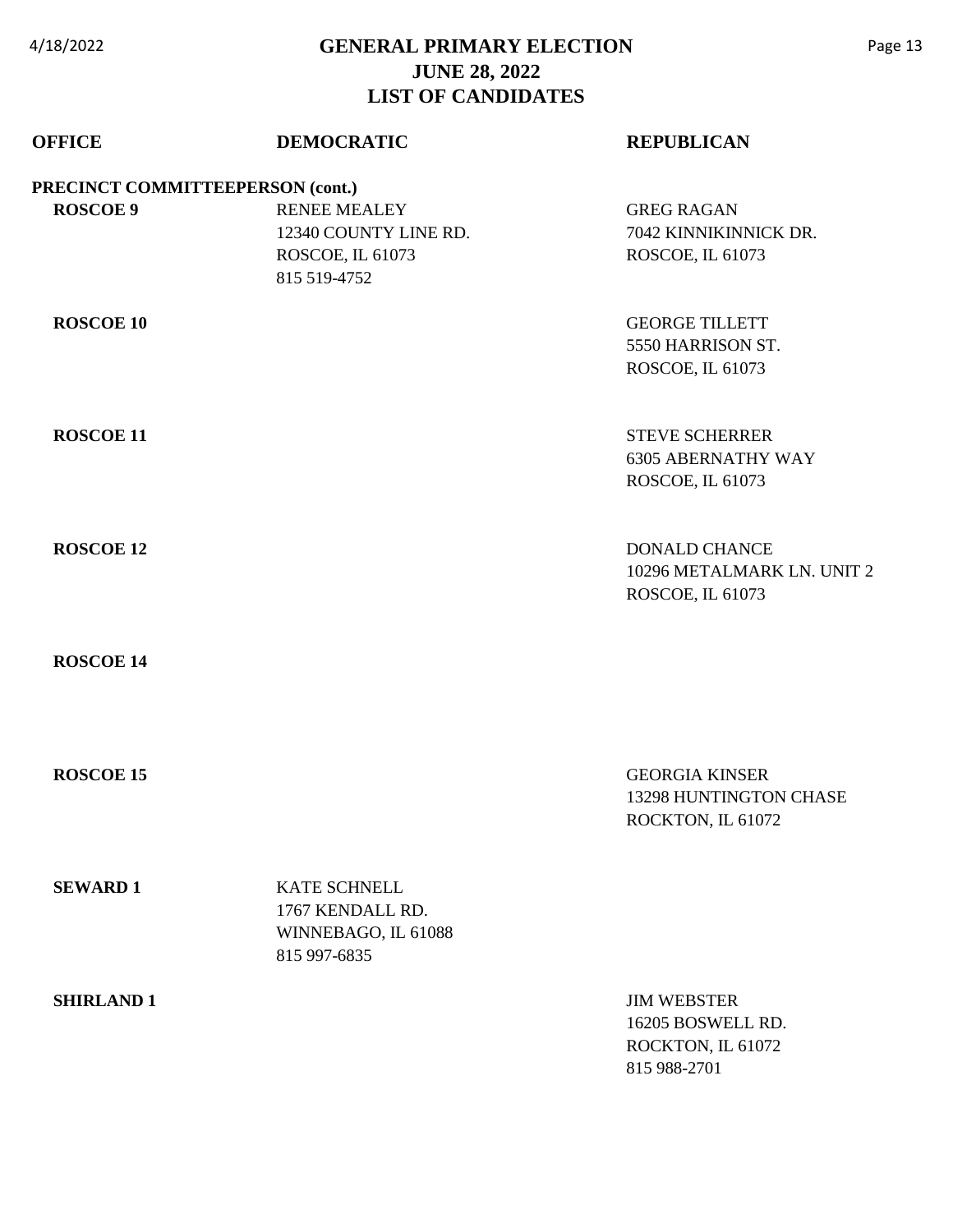## **OFFICE DEMOCRATIC REPUBLICAN**

### **PRECINCT COMMITTEEPERSON (cont.) WINNEBAGO 1**

| <b>WINNEBAGO 2</b> |                                                                                   | <b>ANDREW T. SMITH</b><br>313 BELLAIRE DR.<br>WINNEBAGO, IL 61088<br>815 742-9530 |
|--------------------|-----------------------------------------------------------------------------------|-----------------------------------------------------------------------------------|
| <b>WINNEBAGO 3</b> |                                                                                   |                                                                                   |
| <b>WINNEBAGO 4</b> |                                                                                   |                                                                                   |
| <b>ROCKFORD 1</b>  |                                                                                   |                                                                                   |
| <b>ROCKFORD 2</b>  |                                                                                   | LORI K. KEINZ<br>2147 INNER CIRCLE DR.<br>ROCKFORD, IL 61101<br>815 963-4005      |
| <b>ROCKFORD 4</b>  | <b>HARLAN JOHNSON</b><br>852 LAKEWOOD DR.<br>ROCKFORD, IL 61102<br>815 494-5866   |                                                                                   |
| <b>ROCKFORD 5</b>  | <b>MORGAN FREUND</b><br>1649 SHAW WOODS DR.<br>ROCKFORD, IL 61107<br>779 537-0517 | <b>TONY ARBISI</b><br>5545 INVERNESS DR.<br>ROCKFORD, IL 61107<br>815 979-3802    |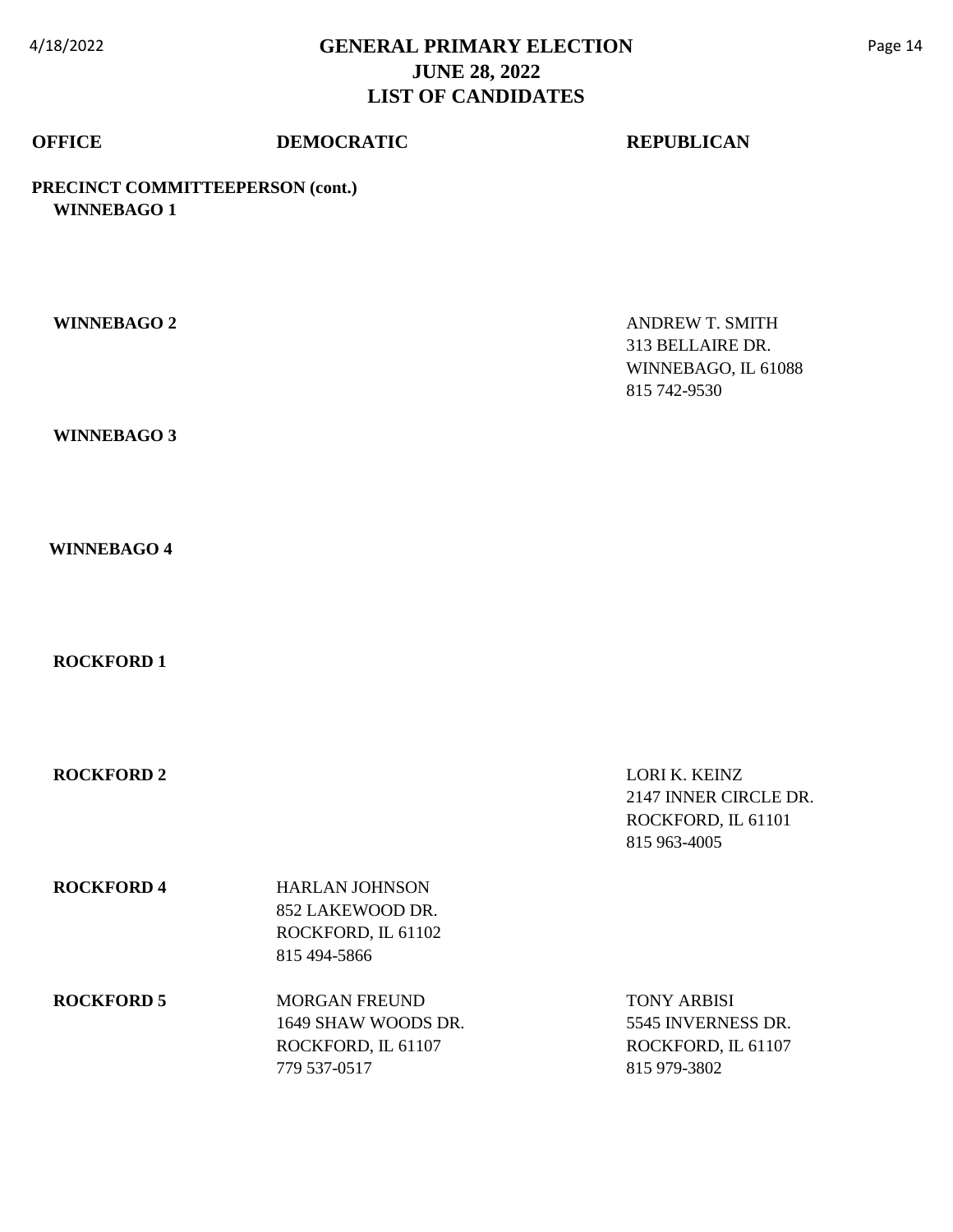| <b>OFFICE</b>                                                 | <b>DEMOCRATIC</b>                                                              | <b>REPUBLICAN</b>                                                                          |
|---------------------------------------------------------------|--------------------------------------------------------------------------------|--------------------------------------------------------------------------------------------|
| PRECINCT COMMITTEEPERSON (cont.)<br><b>ROCKFORD 5 (cont.)</b> |                                                                                | <b>JOHN S. LAWRENCE</b><br><b>817 MIDLOTHIAN WAY</b><br>ROCKFORD, IL 61107<br>815 519-6745 |
| <b>ROCKFORD 8</b>                                             |                                                                                |                                                                                            |
| <b>ROCKFORD 9</b>                                             |                                                                                | FRANK MANZULLO<br>2170 NEW MILFORD SCHOOL RD.<br>ROCKFORD, IL 61109<br>815 262-7998        |
| <b>ROCKFORD 12</b>                                            | <b>JEREMY ENNIS</b><br>4913 GREGWOOD PL.<br>ROCKFORD, IL 61108<br>815 871-0621 |                                                                                            |
| <b>ROCKFORD 13</b>                                            |                                                                                |                                                                                            |
| <b>ROCKFORD 14</b>                                            |                                                                                |                                                                                            |

| <b>ROCKFORD 15</b> | MUSTAFA K. ABDALL<br>2014 WISTERIA RD.<br>ROCKFORD, IL 61107<br>815 608-0778 | <b>ELISE ORTLOFF</b><br>1814 HOLLYHOCK DR.<br>ROCKFORD, IL 61107               |
|--------------------|------------------------------------------------------------------------------|--------------------------------------------------------------------------------|
| <b>ROCKFORD 25</b> |                                                                              | <b>JASMIN BILICH</b><br>1921 COLBY LN.<br>LOVES PARK, IL 61111<br>815 509-2447 |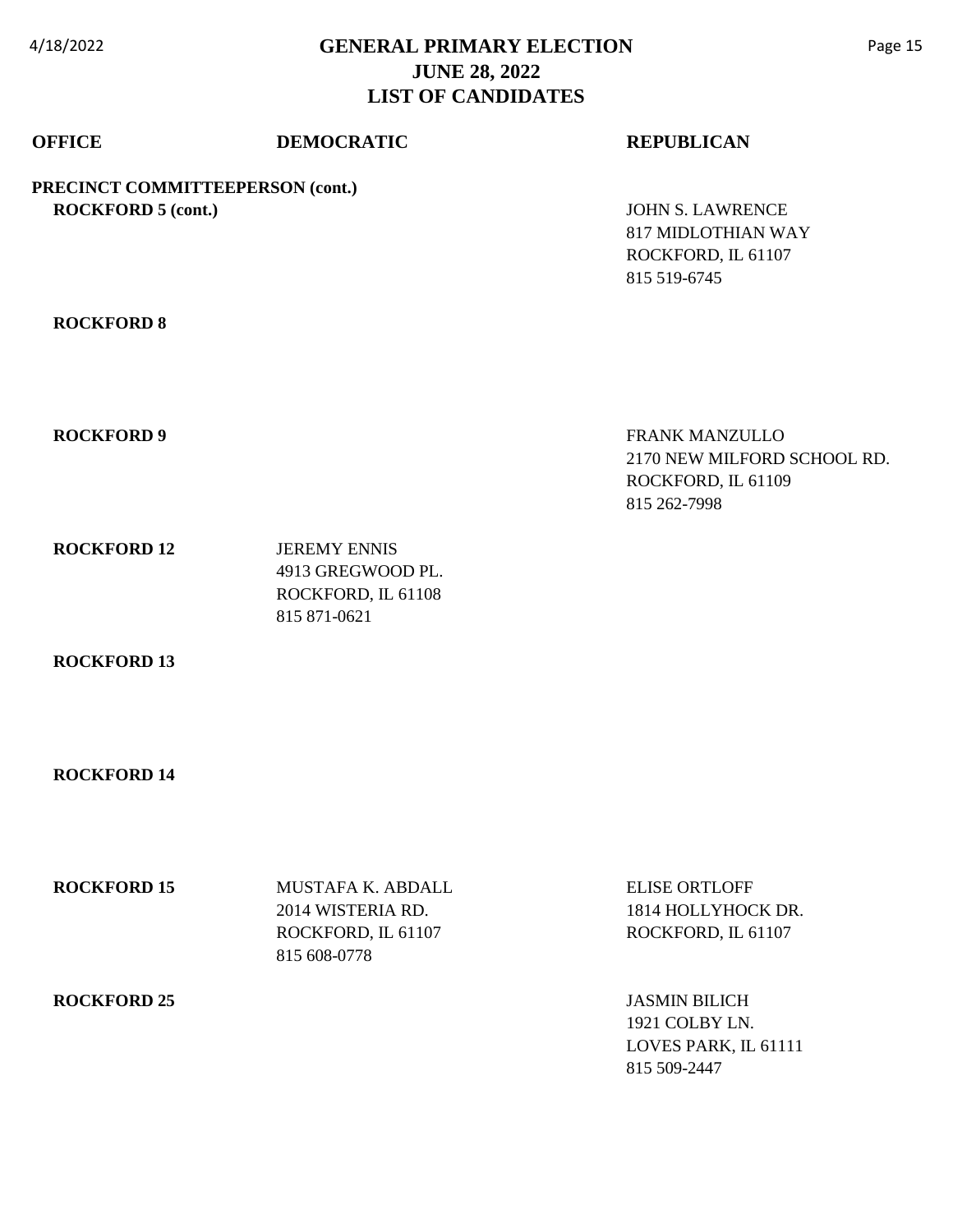| <b>OFFICE</b>                                          | <b>DEMOCRATIC</b>                                                          | <b>REPUBLICAN</b>                                                                       |
|--------------------------------------------------------|----------------------------------------------------------------------------|-----------------------------------------------------------------------------------------|
| PRECINCT COMMITTEEPERSON (cont.)<br><b>ROCKFORD 26</b> |                                                                            | <b>AUSTIN SCOTT DAVIES</b><br>2211 BITTERSWET ROW<br>ROCKFORD, IL 61108<br>815 900-2300 |
| <b>ROCKFORD 27</b>                                     |                                                                            | <b>CHRISTINA GIRARD</b><br>6478 S. MERIDIAN RD.<br>ROCKFORD, IL 61102<br>815 978-6060   |
| <b>ROCKFORD 30</b>                                     |                                                                            |                                                                                         |
| <b>ROCKFORD 31</b>                                     | <b>KAREN HILL</b><br>5721 KELLEY RD.<br>ROCKFORD, IL 61102<br>815 742-0873 |                                                                                         |
| <b>ROCKFORD 32</b>                                     |                                                                            |                                                                                         |
| <b>ROCKFORD 33</b>                                     |                                                                            | <b>ELI NICOLOSI</b><br>3750 GRAY FOX RUN<br>ROCKFORD, IL 61114<br>815 621-0078          |
| <b>ROCKFORD 51</b>                                     |                                                                            | <b>JAMES C. THOMPSON</b><br>6225 PARK RIDGE RD.<br>LOVES PARK, IL 61111<br>815 633-6642 |
| <b>ROCKFORD 52</b>                                     |                                                                            | D. BENJAMIN "BEN" DANIELSON<br>254 PEARL AVE.<br>LOVES PARK, IL 61111<br>779 348-6681   |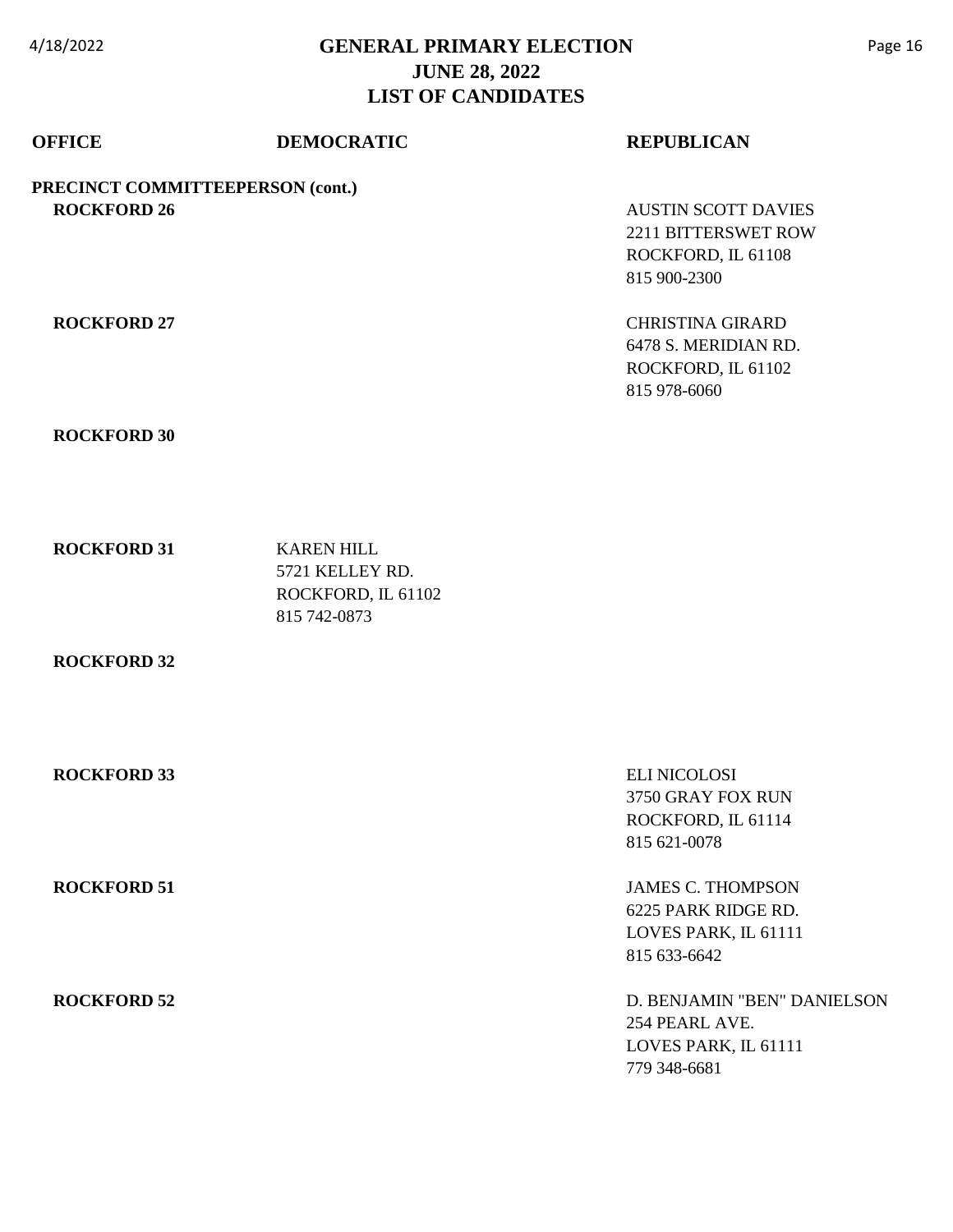## **OFFICE DEMOCRATIC REPUBLICAN**

**PRECINCT COMMITTEEPERSON (cont.) ROCKFORD 54**

 **ROCKFORD 55**

### **CITY OF ROCKFORD**

### **PRECINCT COMMITTEEPERSON WARD 1 PREC 1**

 **WARD 1 PREC 2**

 **WARD 1 PREC 3**

 **WARD 1 PREC 4**

**WARD 1 PREC 5** JASON UNGER

1341 ALBANY LN. ROCKFORD, IL 61109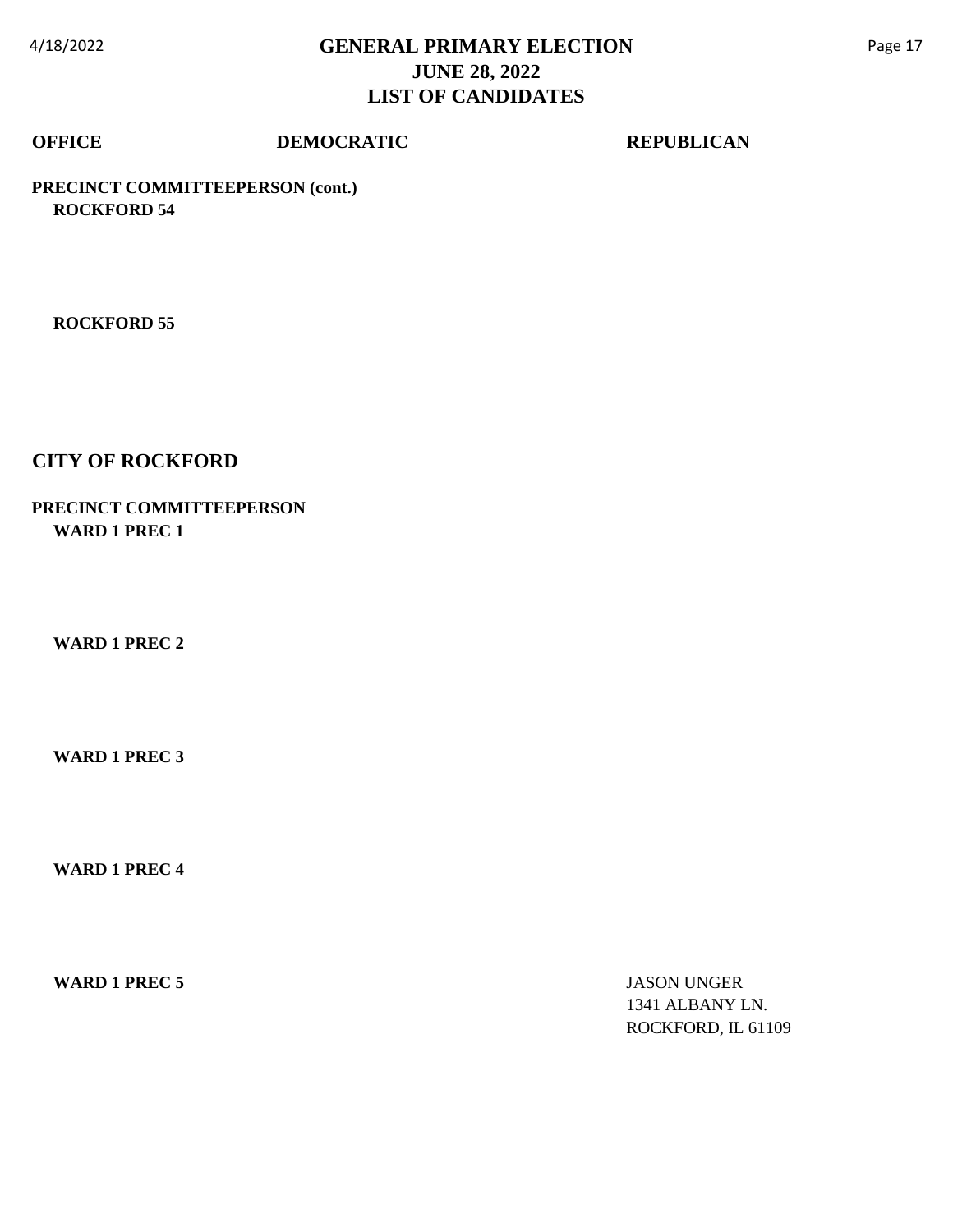### **OFFICE DEMOCRATIC REPUBLICAN**

**PRECINCT COMMITTEEPERSON (cont.) WARD 1 PREC 6** LELAND FREBERG

7232 WEATHERED OAK LN. ROCKFORD, IL 61107

 **WARD 1 PREC 7**

 **WARD 1 PREC 8**

 **WARD 2 PREC 1**

 **WARD 2 PREC 2**

 **WARD 2 PREC 3**

 **WARD 2 PREC 4**

 **WARD 2 PREC 5**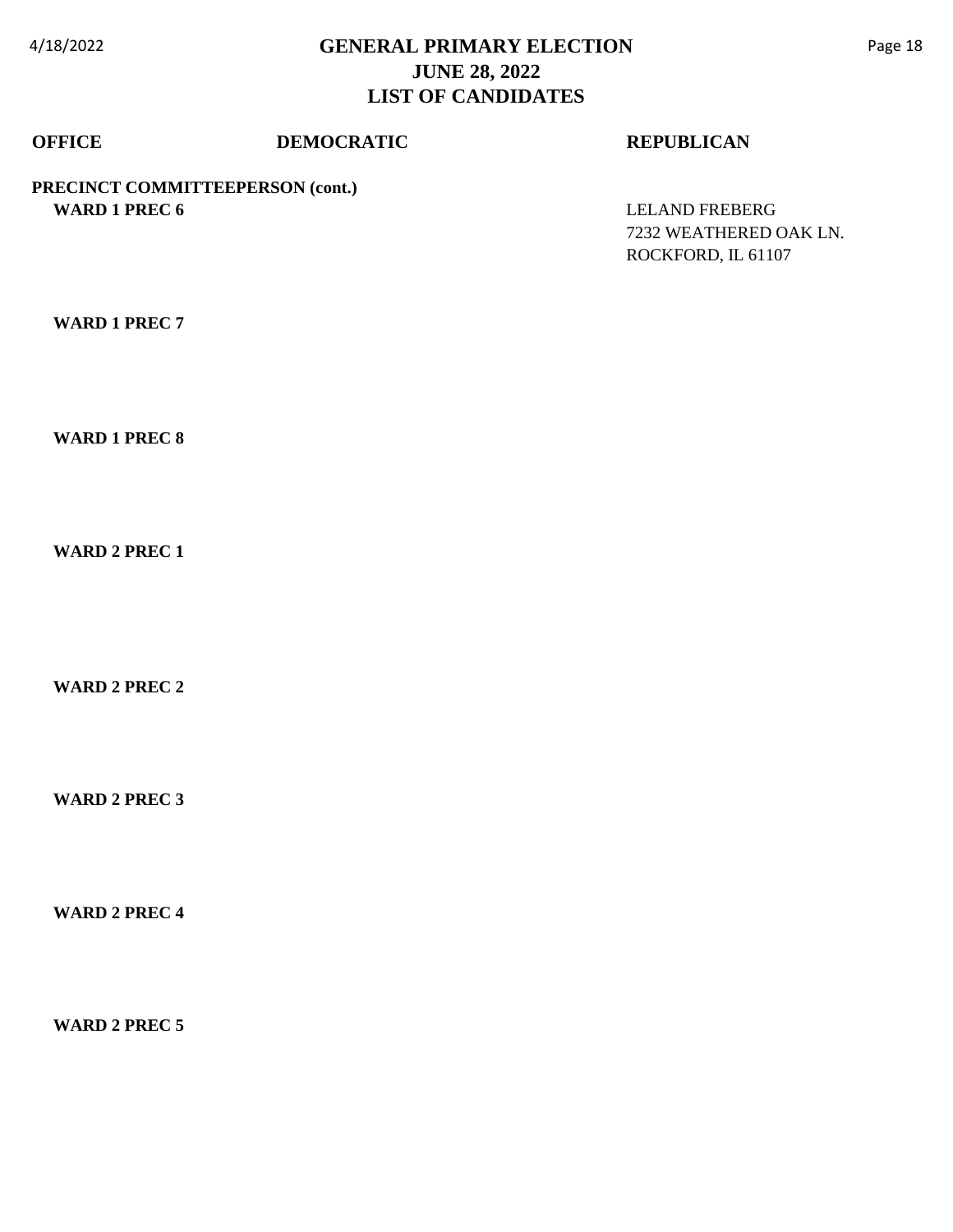| <b>OFFICE</b>                    | <b>DEMOCRATIC</b>  | <b>REPUBLICAN</b>  |
|----------------------------------|--------------------|--------------------|
| PRECINCT COMMITTEEPERSON (cont.) |                    |                    |
| WARD 2 PREC 6                    | MICHAEL SUERTH JR. | JOHN WATTON        |
|                                  | 120 ST. LOUIS AVE. | 122 PARIS AVE.     |
|                                  | ROCKFORD, IL 61104 | ROCKFORD, IL 61107 |
|                                  | 217 898-8833       |                    |
|                                  |                    |                    |

#### **WARD 3 PREC 1**

#### **WARD 3 PREC 2**

- **WARD 3 PREC 3** MAURICE A. WEST II 842 RIDGEWOOD RD. ROCKFORD, IL 61107 815 980-0184
- **WARD 3 PREC 4** GREYDON WESTIN 1613 GREENMOUNT ST. ROCKFORD, IL 61107 815 980-5169
- WARD 3 PREC 5 MARGE BEVERS 112 N. WYMAN ST. #3 ROCKFORD, IL 61101 815 962-2199

JOHN TAC BRANTLEY 505 N. MAIN ST. APT. 906 ROCKFORD, IL 61103 815 299-2508

#### **WARD 3 PREC 6**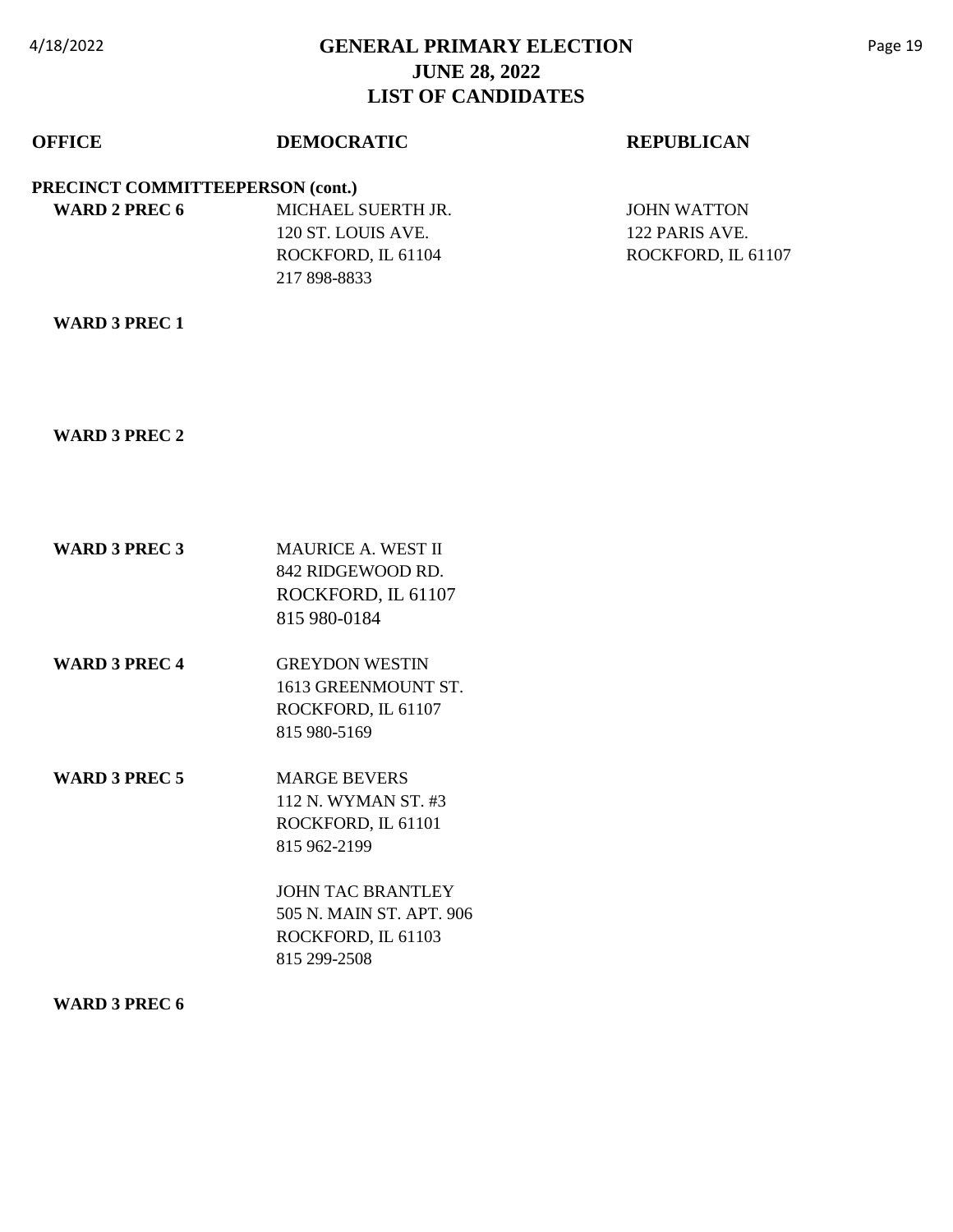| <b>OFFICE</b>                    | <b>DEMOCRATIC</b>                                                                   | <b>REPUBLICAN</b>                                                                        |
|----------------------------------|-------------------------------------------------------------------------------------|------------------------------------------------------------------------------------------|
| PRECINCT COMMITTEEPERSON (cont.) |                                                                                     |                                                                                          |
| <b>WARD 3 PREC 7</b>             | <b>ANGELA FELLARS</b><br>1816 HARLEM BLVD.<br>ROCKFORD, IL 61103<br>815 217-6060    |                                                                                          |
| <b>WARD 4 PREC 1</b>             |                                                                                     | <b>JOSIP "BOS" BILICH</b><br>6303 FOREST HILLS RD.<br>ROCKFORD, IL 61114<br>815 509-3770 |
| <b>WARD 4 PREC 2</b>             |                                                                                     | <b>STEVEN CHARLES DICKEY</b><br>3658 STUBAI TRL.<br>ROCKFORD, IL 61114                   |
| <b>WARD 4 PREC 3</b>             | <b>CARL R. WASCO</b><br>5230 SPRING BROOK RD.<br>ROCKFORD, IL 61114<br>815 252-1635 |                                                                                          |
| <b>WARD 4 PREC 4</b>             | BRYAN AMEZQUITA<br>3236 CARDAMON CT.<br>ROCKFORD, IL 61114<br>815 997-3668          |                                                                                          |
| <b>WARD 4 PREC 5</b>             | <b>DAVE VELLA</b><br>3235 WINDSONG CT.<br>ROCKFORD, IL 61114<br>815 978-5219        | <b>KATHY EASTON</b><br>6541 THOMAS PKY.<br>ROCKFORD, IL 61114<br>815 985-5058            |
|                                  |                                                                                     | <b>TOBY LASK</b><br>3194 N. TRAINER RD.<br>ROCKFORD, IL 61114<br>815 262-9262            |
| <b>WARD 4 PREC 6</b>             | <b>SIMONE E. CAMERON</b><br>2622 PACIFIC PKY.<br>ROCKFORD, IL 61114<br>815 621-5889 |                                                                                          |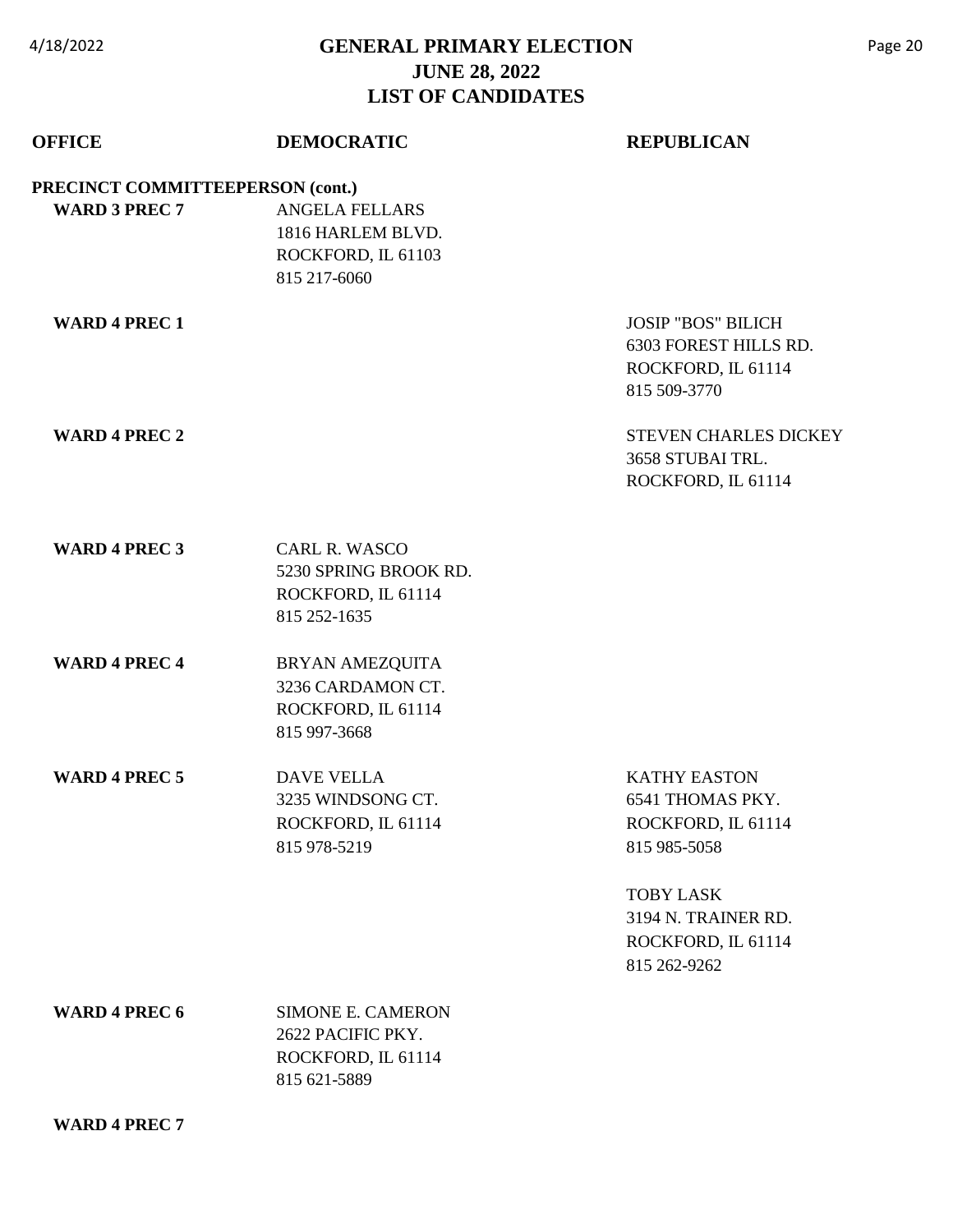### **OFFICE DEMOCRATIC REPUBLICAN**

#### **PRECINCT COMMITTEEPERSON (cont.) WARD 4 PREC 8**

| WARD 5 PREC 1 | MICHELE CALDWELL   |
|---------------|--------------------|
|               | 1901 ROSE TER.     |
|               | ROCKFORD, IL 61102 |
|               | 815 608-9437       |

 **WARD 5 PREC 2**

- **WARD 5 PREC 3** VALERIE HANSERD 1501 VICTORIA AVE. ROCKFORD, IL 61102 815 914-6137
- **WARD 5 PREC 4** VICTORY BELL 2597 MEADOW VIEW LN. ROCKFORD, IL 61102 815 978-6338
- **WARD 5 PREC 5** GERALD O. ALBERT 505 S. 3RD ST. APT. 103 ROCKFORD, IL 61104 815 505-1570
- **WARD 6 PREC 1** BETTI J. CALDWELL 5089 VALLEY PINES DR. ROCKFORD, IL 61109

#### **WARD 6 PREC 2**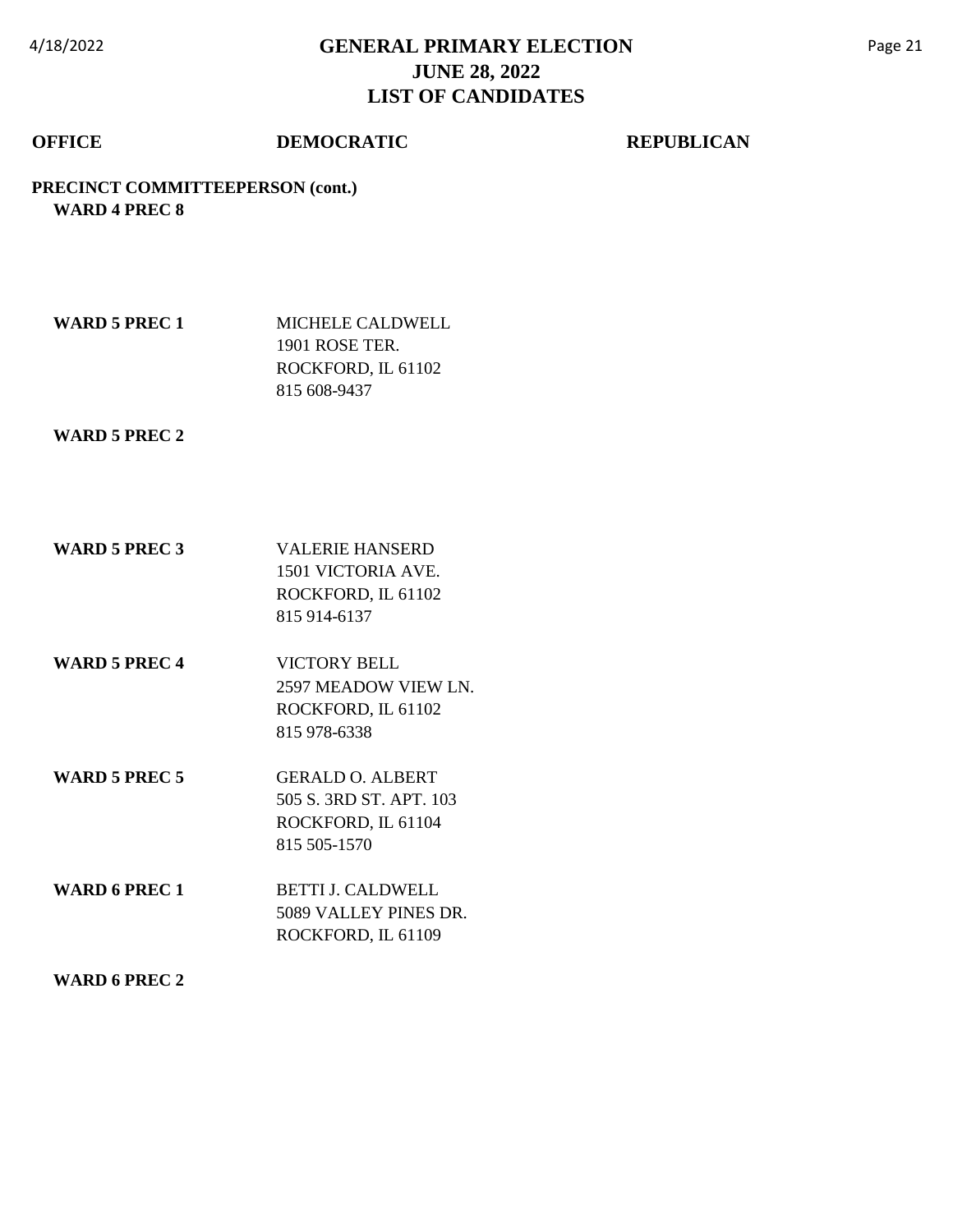## **OFFICE DEMOCRATIC REPUBLICAN**

#### **PRECINCT COMMITTEEPERSON (cont.)**

 **WARD 6 PREC 3** WILLETTA RAINEY 4445 CHESTERFIELD AVE. ROCKFORD, IL 61109 815 670-6609

#### **WARD 6 PREC 4**

- **WARD 6 PREC 5** APREL PRUNTY 615 BROOKE RD. ROCKFORD, IL 61109 815 397-4024
- **WARD 7 PREC 1** GWEN LASHOCK 1017 GRANT AVE. ROCKFORD, IL 61103 815 962-6162

 **WARD 7 PREC 2**

#### **WARD 7 PREC 3**

#### **WARD 7 PREC 4**

**WARD 7 PREC 5** DONNA HENDERSON 719 MIRIAM ROCKFORD, IL 61101 815 494-2620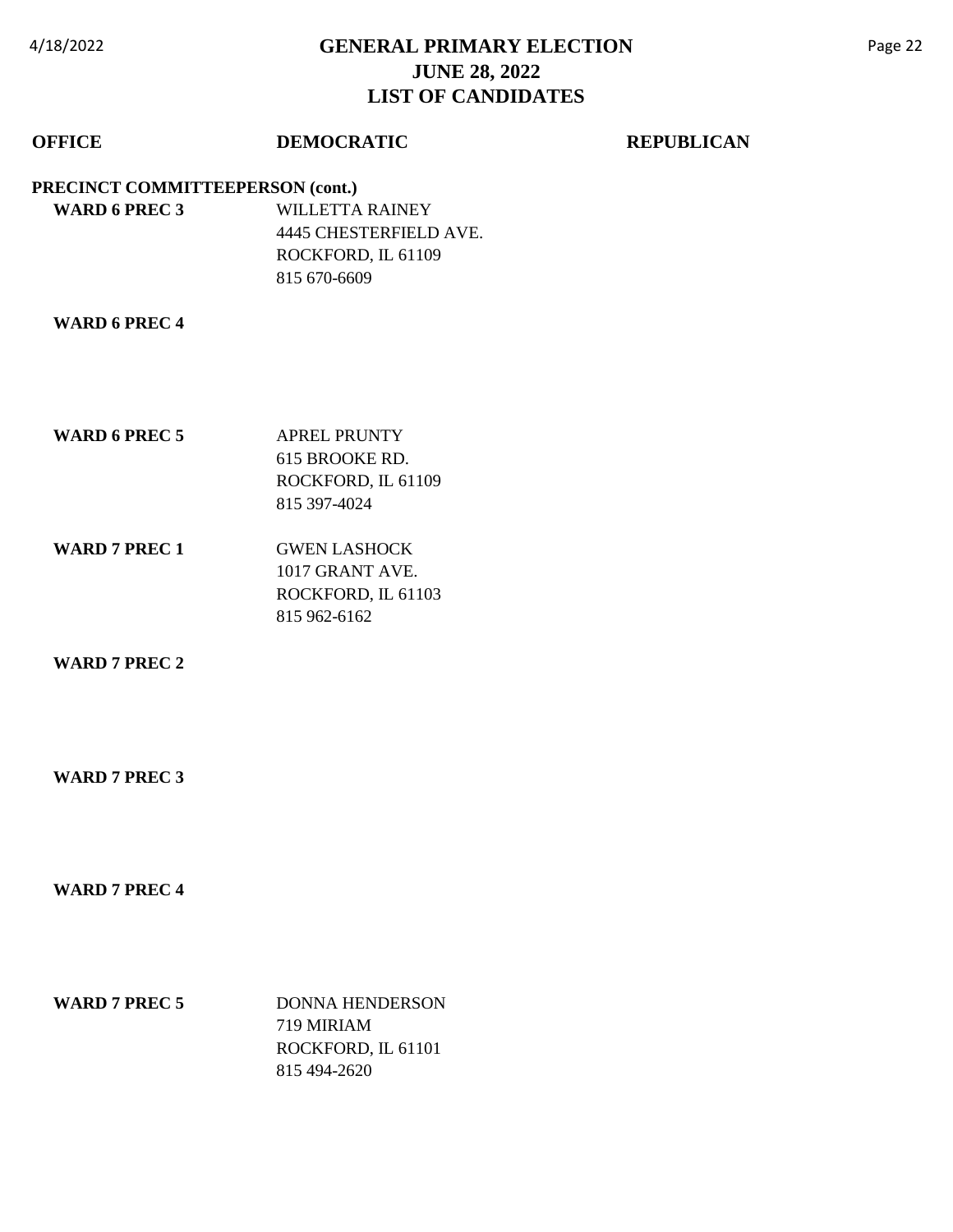## **OFFICE DEMOCRATIC REPUBLICAN**

#### **PRECINCT COMMITTEEPERSON (cont.)**

- **WARD 7 PREC 6** JANESSA WILKINS 2516 ARTHUR AVE. ROCKFORD, IL 61101 815 914-4020
	- **WARD 8 PREC 1** ANISIA RAMOS 4107 PUBLIC LN. ROCKFORD, IL 61108 815 670-5077

CHRISTOPHER SCROL 3707 TENNESSEE DR. ROCKFORD, IL 61108 815 621-6286

#### **WARD 8 PREC 2**

| KAREN K. HOFFMAN   |
|--------------------|
| 3323 CAROLINA AVE. |
| ROCKFORD, IL 61108 |
| 815 399-5026       |
|                    |

#### **WARD 8 PREC 4**

| <b>WARD 8 PREC 5</b> | MEREDITH M. CASAZZA |
|----------------------|---------------------|
|                      | 2908 ASHBROOK DR.   |
|                      | ROCKFORD, IL 61108  |
|                      | 815 227-5637        |

#### **WARD 8 PREC 6**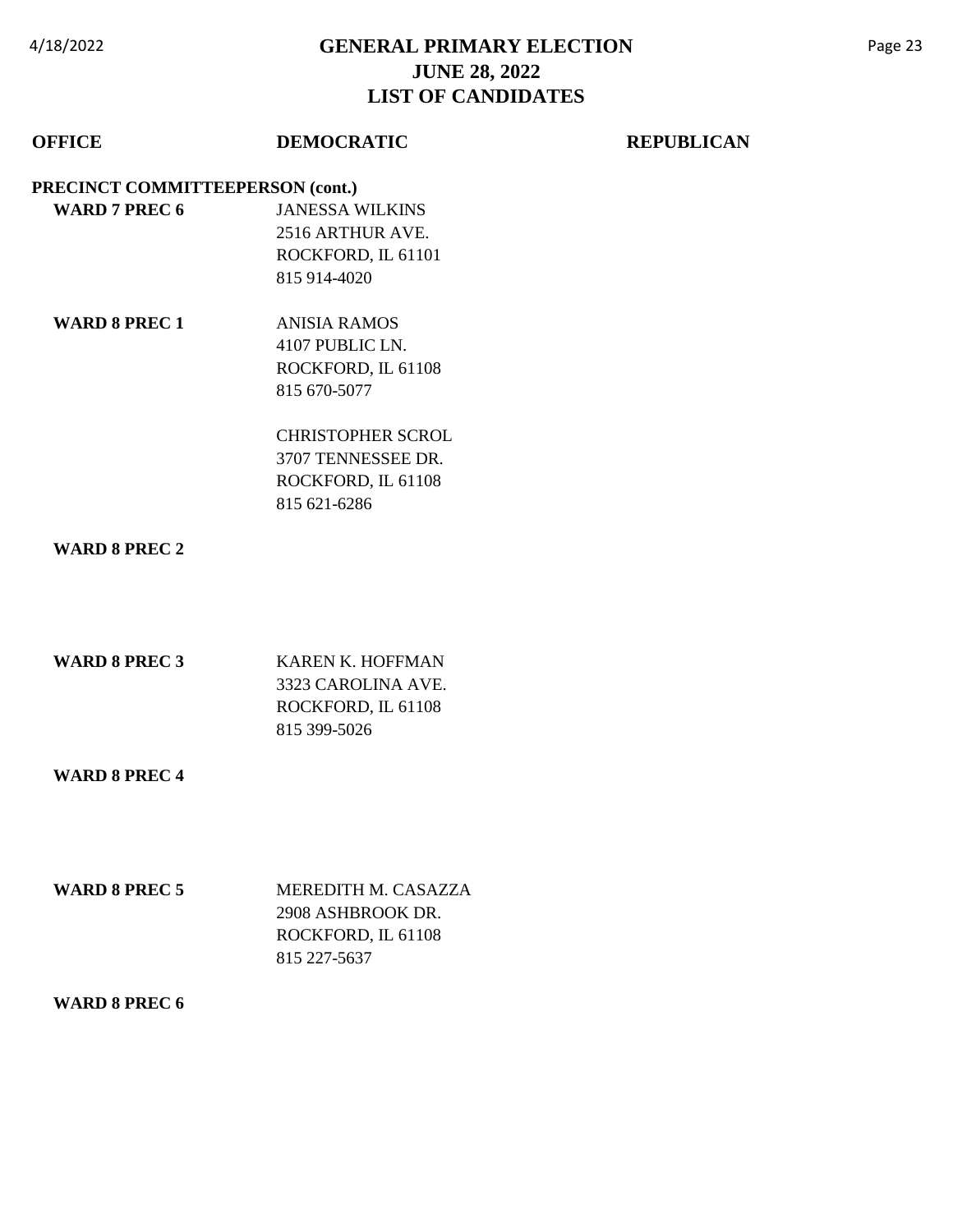### **OFFICE DEMOCRATIC REPUBLICAN**

**PRECINCT COMMITTEEPERSON (cont.)**

 **WARD 9 PREC 1** CHARLES H. LASKONIS 1815 VERNON ST. ROCKFORD, IL 61103 815 222-8692

 **WARD 9 PREC 2**

 **WARD 9 PREC 3**

 **WARD 9 PREC 4**

**WARD 9 PREC 5** DREW SWEENEY 3425 ELVA LN. ROCKFORD, IL 61101

 **WARD 9 PREC 6**

 **WARD 10 PREC 1**

 **WARD 10 PREC 2**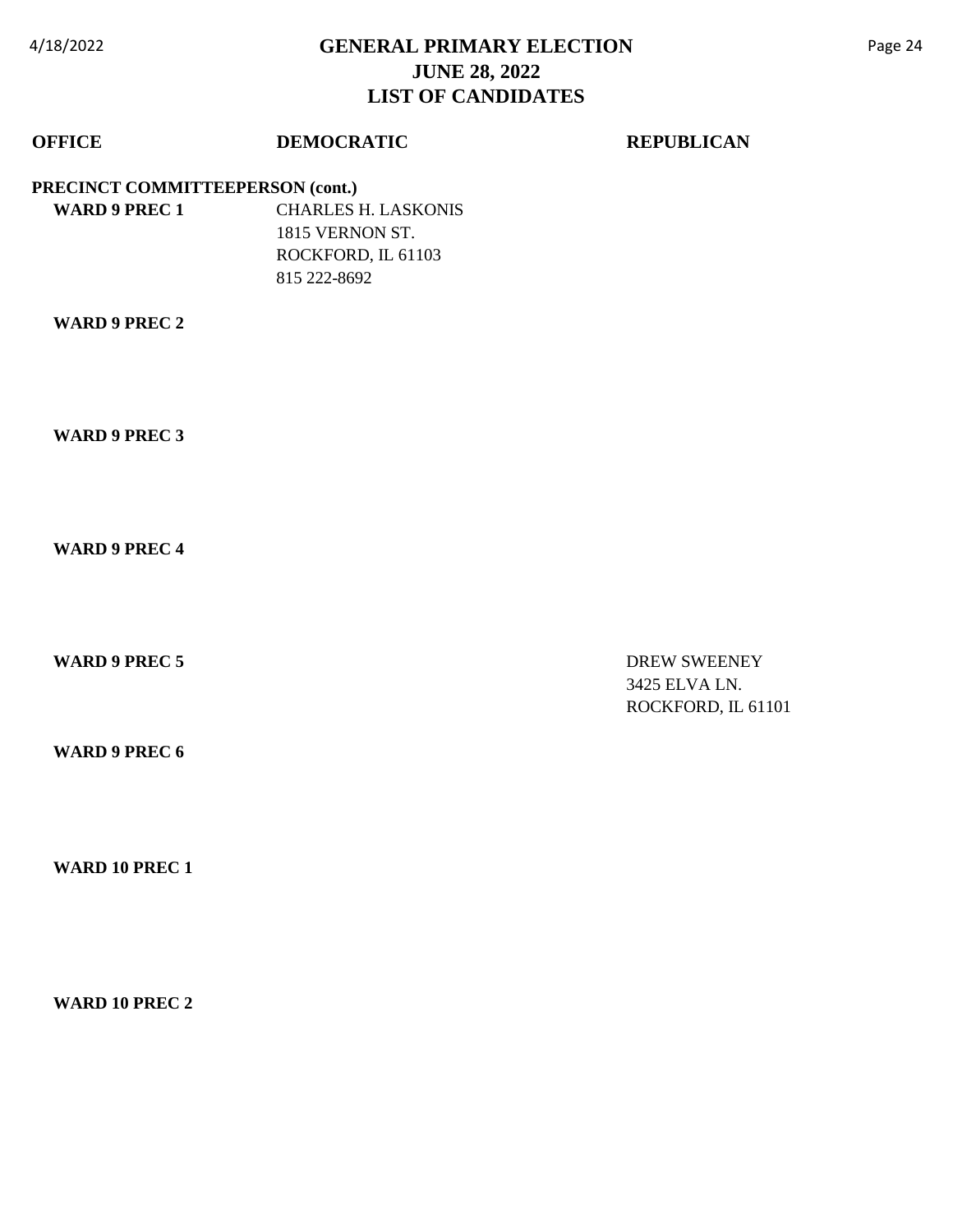| <b>OFFICE</b>                                             | <b>DEMOCRATIC</b>                                                                 | <b>REPUBLICAN</b>                                                                 |
|-----------------------------------------------------------|-----------------------------------------------------------------------------------|-----------------------------------------------------------------------------------|
| PRECINCT COMMITTEEPERSON (cont.)<br><b>WARD 10 PREC 3</b> |                                                                                   | <b>KATHIE JO HANSEN</b><br>4436 CHARLES ST.<br>ROCKFORD, IL 61108<br>815 540-7865 |
| <b>WARD 10 PREC 4</b>                                     |                                                                                   |                                                                                   |
| <b>WARD 10 PREC 5</b>                                     |                                                                                   |                                                                                   |
| <b>WARD 10 PREC 6</b>                                     |                                                                                   | <b>DAVID PEYTON</b><br>3615 SHIRLEY RD.<br>ROCKFORD, IL 61108<br>815 742-0022     |
| WARD 10 PREC 7                                            | <b>FRANCO TRUJILLO</b><br>5144 NORWICH DR.<br>ROCKFORD, IL 61107<br>815 964-3163  | MICHAEL O'TOOLE<br>361 BANCROFT CT. APT. 4<br>ROCKFORD, IL 61107<br>815 397-0379  |
| <b>WARD 11 PREC 1</b>                                     | <b>BRENDALYN LANGDON</b><br>2216 S. 5TH ST.<br>ROCKFORD, IL 61104<br>630 666-5432 |                                                                                   |
| <b>WARD 11 PREC 2</b>                                     |                                                                                   |                                                                                   |
| WARD 11 PREC 3                                            | <b>ISIDRO B. BARRIOS</b><br>1516 BROADWAY<br>ROCKFORD, IL 61104<br>815 969-0562   |                                                                                   |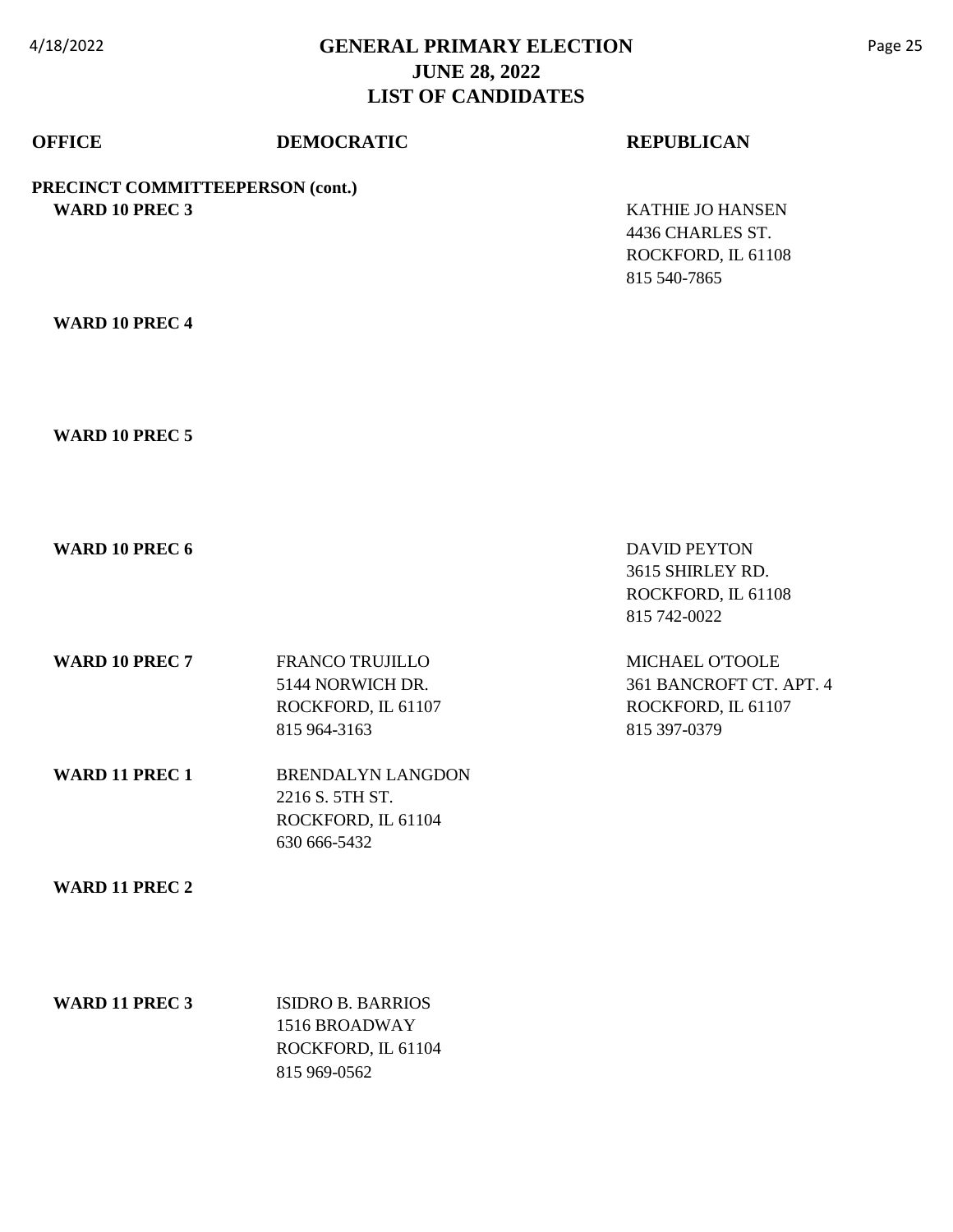### **OFFICE DEMOCRATIC REPUBLICAN**

#### **PRECINCT COMMITTEEPERSON (cont.)**

- **WARD 11 PREC 4** ROBERT B. BABCOCK 1536 15TH ST. ROCKFORD, IL 61104 630 417-0422
	- WARD 12 PREC 1 REGINA BRENMARK-FRENCH 2105 CUMBERLAND ST. ROCKFORD, IL 61103 815 222-2563

#### **WARD 12 PREC 2**

 **WARD 12 PREC 3**

 **WARD 12 PREC 4**

 **WARD 12 PREC 5**

 **WARD 12 PREC 6**

**WARD 12 PREC 7** JASON LEVISKAS 2918 SUNNYSIDE DR. APT. #1 ROCKFORD, IL 61114 815 543-7205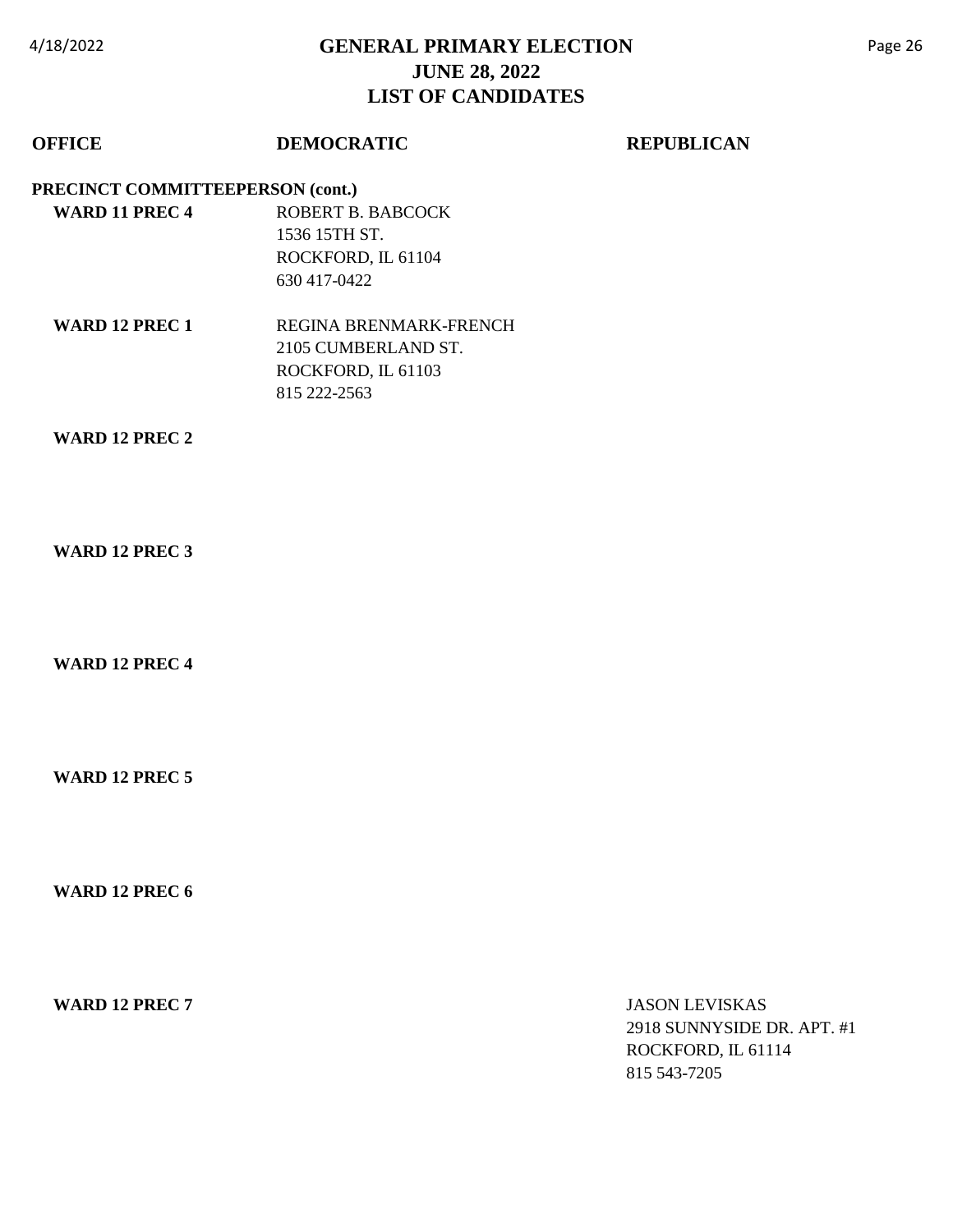### **OFFICE DEMOCRATIC REPUBLICAN**

**PRECINCT COMMITTEEPERSON (cont.) WARD 13 PREC 1** GLEN OLAND

711 CAMBRIDGE AVE. ROCKFORD, IL 61102

| <b>WARD 13 PREC 2</b> | <b>TAMIR BELL</b>     |
|-----------------------|-----------------------|
|                       | 2419 W. JEFFERSON ST. |
|                       | ROCKFORD, IL 61101    |
|                       | 779 770-2684          |

#### **WARD 13 PREC 3**

### **WARD 13 PREC 4**

| <b>WARD 13 PREC 5</b> | RICARDO MONTOYA PICAZO   |
|-----------------------|--------------------------|
|                       | 518 FISHER AVE, APT, 301 |
|                       | ROCKFORD. IL 61103       |
|                       | 217 320-5790             |
|                       |                          |

LaVONNE R. WILLIAMS 303 HOWARD AVE. ROCKFORD, IL 61102 779 210-7123

 **WARD 14 PREC 1** DENNIS LITTLEJOHN 4853 LINDEN RD. ROCKFORD, IL 61109 779 221-7300

 **WARD 14 PREC 2**